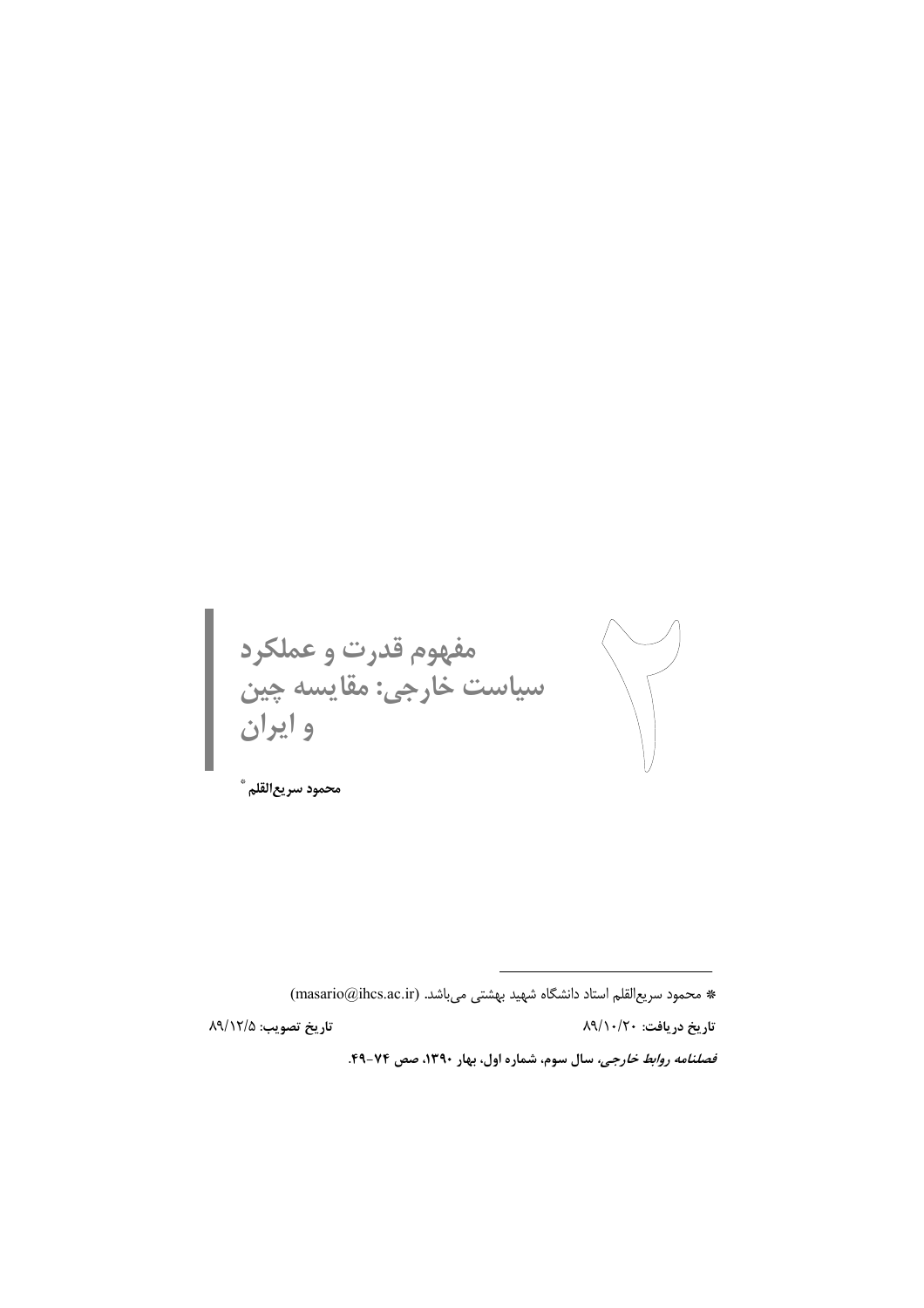چکیده

در نظام بین|لملل فعلی، سیاست خارجی تابعی از نظام داخلی کشورها شده است و نمی تواند به عنوان یک متغیر مستقل تلقی شود. بـه نظـر مـی رسـد طی سه دهه گذشته، سیاست خارجی نه تنها در میان کشـورهای صـنعتی بلکه در میان کشورهای در حال توسعهٔ نوظهـور بـه عنـوان اهرمـی بـرای افزایش ثروت ملی تبدیل شده است. قـدرت کشـورها دیگـر نـه در وسـعت سرزمین بلکه در افزایش قدرت ملی از طریق ارتقاء تولید ناخالص داخلـی و قدرت صادرات محاسبه میشود. در این میان، چین یکی از کشورهای برتـر جهان است که با افزایش قدرت اقتصادی خود توانسته است منزلت خاصـی در سطح بین|لمللی کسب کند و در آیندهای نزدیک، به یک قطـب از نظـام دو قطبی جهان تبدیل شود. سیاست خــارجی چــین در اختیــار سیاســت و انتقاد داخلی آن است. در مقام مقایسـه، ایـران در سیاسـت خـارجی خـود موفق شده تا از تمامیت ارضی کشـور حراسـت نمـوده و همچنـین از نظـام سیاسی کشور نیز صیانت بـه عمـل آورد. امـا سیاسـت خـارجی ایـران وارد مراحل بعدی یعنی تولید ثروت و قدرت نشده است و بدین صورت سیاست خارجي صرفاً در حوزەهاي امنيتي عمل كـرده و بـه حـوزەهـاي اقتصـادي، تجاری، صادرات گسترده، ورود در بازارهـای فــن آوری و بازارهـای ســرمایه وارد نشده است.

واژههای کلیدی: سی*است خارجی، امنیت ملی، قدرت ملـی، ثـروت* ملي، اقتصاد جهاني

فصلنامه روابط خارجی ♦ سال سوم ♦ شماره اول ♦ بهار ٣٩,٠٠ ا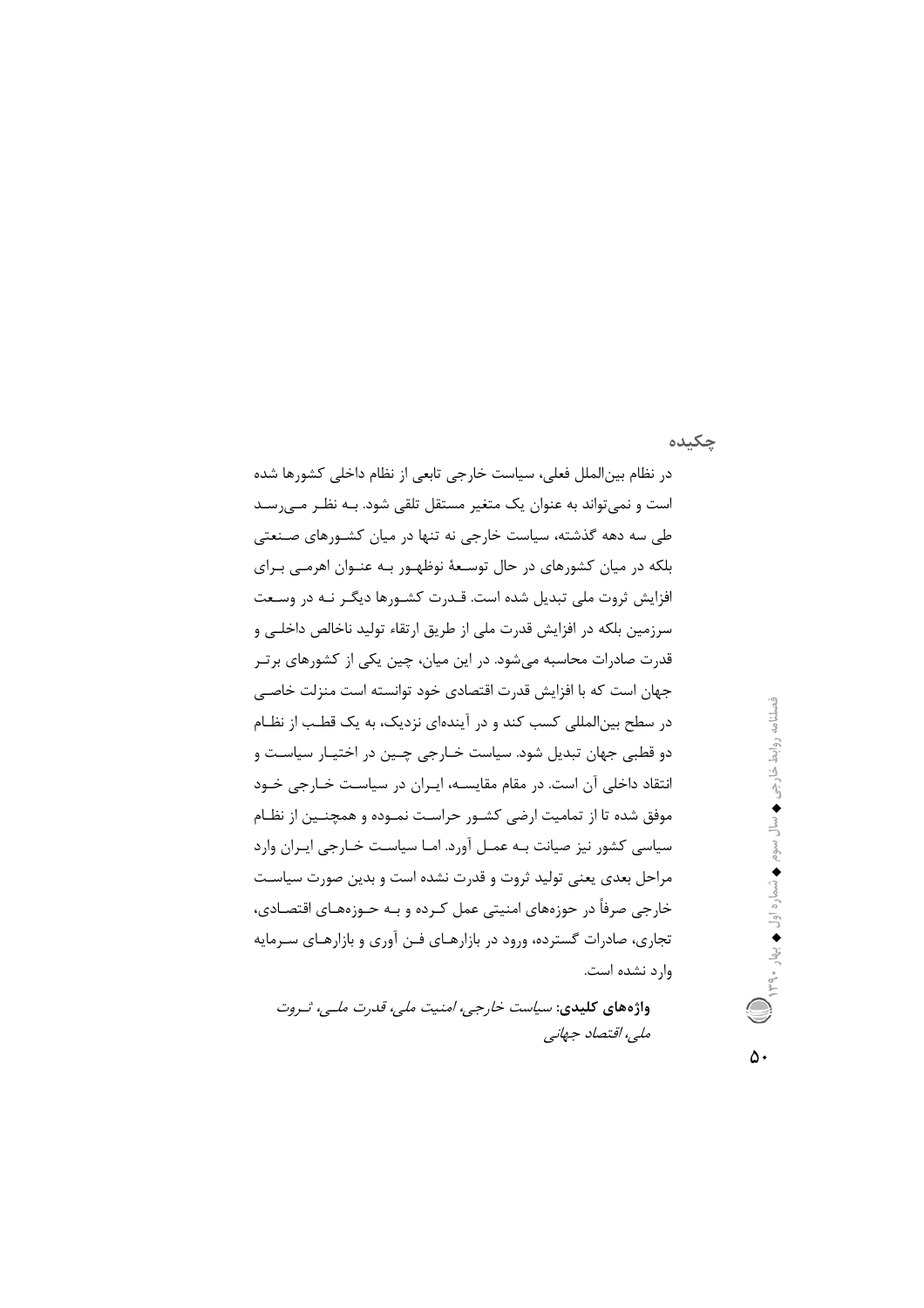مطالعهٔ اظهارنظرها و مشاهدهٔ رفتارها در ایران فعلی، نشان میدهد یکی از مفـاهیمی کــه نیازمنــد تحقیــق و دقــت فــراوان در موشــکافی و تجزیــه و تحلیــل اَن اســت، مفهوم«قدرت» است. با توجه به تاریخ طولانی اسـتبداد و زورگـویی شاهنشـاهی در ایران، در ذهن ناخوداًگاه ایرانی، قدرت عموماً معانی منفـی بـه فکـر و روان متبــادر مـیکنـد. قــدرت بــه معنــای زور، ایجــاد رعــب و وحشــت، دروغ، سوءاســتفاده، ثروتاندوزی و تحقیر زیردستان تلقی می شود. بـا توجـه بـه هـمزیسـتی قــدرت و سمت، تلقی از سمت نیز هم وزن قدرت به کار می رود. واقعیتهای تـاریخ ایـران، تعابیر منفی فوق از قدرت و سمت را تأیید میکنند و انبوهی از شــواهد و مصــادیق حاکی از تقارن قدرت با زورگویی و سوء استفاده است؛ هر چند سیاست مداری در بسیاری از کشورها، شغل شریفی محسوب نمی شود اما این نگاه بـه سیاسـت مـدار، تلقی منفـیتـری در کشـورهای در حـال توسـعه دارد تـا در کشـورهای صـنعتی و پیشرفته. به درجهای که در کشورها، حکومت تشکیل شده و نظام حقوقی حکومت فراتر از افراد عمل کرده و نهادینه شـده باشـد، بـه همـان میـزان، مفهـوم قـدرت از زورگويي و تحقير ديگران به سوي «مسئوليت» حركت مي كند. در واقع قــدرت در جهان امروز در قالب يافتن راهحلها تعريف مي شود. زمـاني كـه قــدرت، ســمت و مسئولیت به سوی راهحلها سوق پیدا کند، اندیشه جای فرد را می گیرد و برنامـههـا از اولویت بیشتری در برابر افراد، شخصیت و ویژگیهای آنها پیدا می کند. بےدلیـل نیست که کمتر کسی نام نخستوزیر دانمارک یا فنلاند یا ژاپن را میداند ولی همـه با نام رهبر ليبي يا زيمبابوه يا ونزوئلا اَشنايي دارند؛ چون مديريتهــاي حقــوقي در برابر مدیریتهای فرد محور هستند.

مقدمه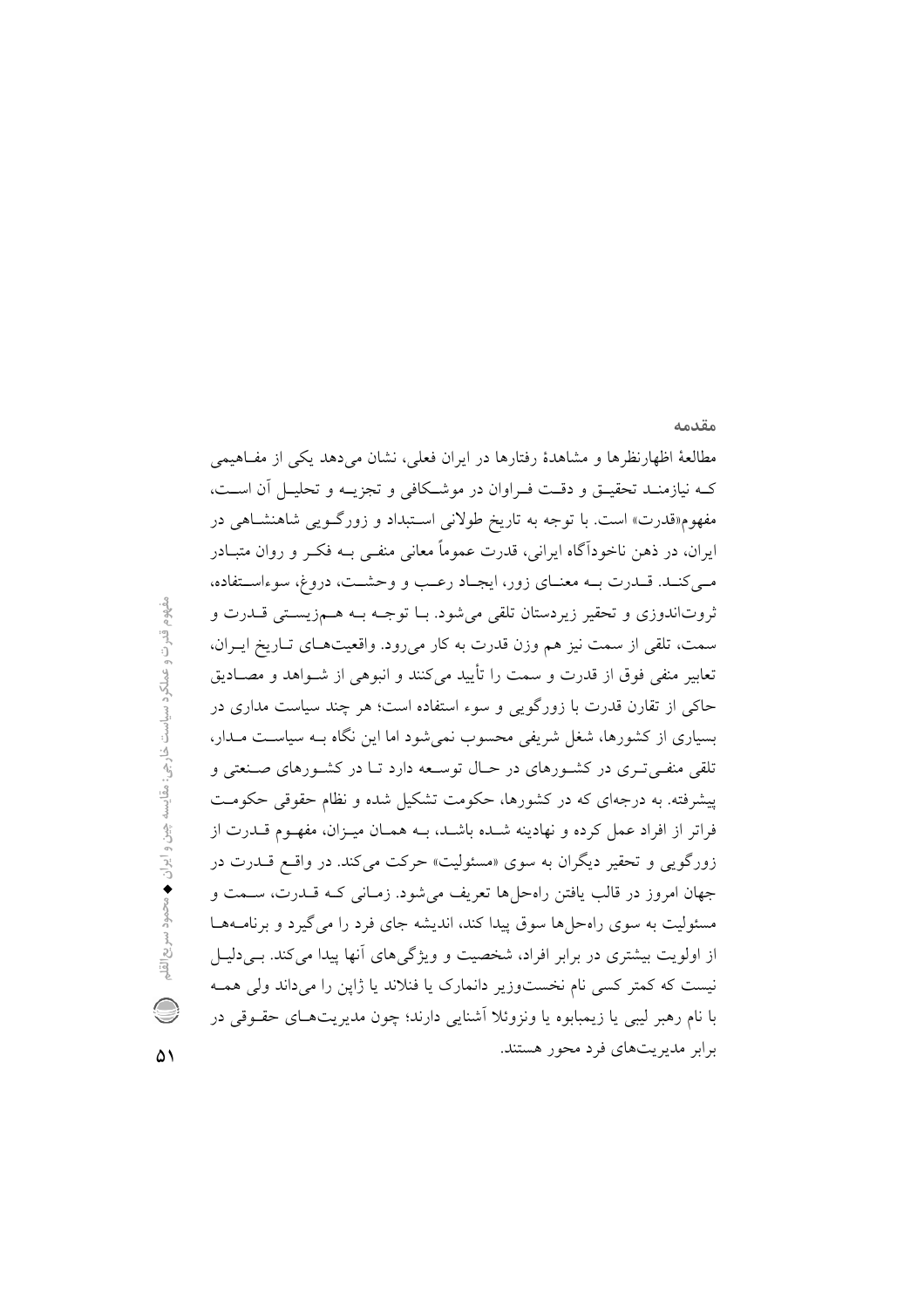در سه دههٔ گذشته معنای جدید قدرت به ویژه با ظهـور چـین و بـه دنبـال آن ظهور ترکیه، برزیل، مالزی، هند و اَفریقای جنوبی، در این چهارچوب قابل تعریـف است که برای مطرح شدن یک کشور در عرصه بین|لمللی، ابتدا باید جامعه قدرتمند شود. در واقع افزایش قدرت اقتصادی چین که بیش از هر عامـل دیگـری ناشــی از تقویت بخشهای داخلی جامعهٔ چین است، باعث شـده کـه غـرب ایــن کشــور را شـریک، همـراه و طـرف مــذاکره خــود تلقــی کنــد و در سیاســتگذاریهــا و تصمیمگیریهای خود، منافع و خواستههای آنها را نیـز در نظـر گیــرد و امتیازهــای جدی به آنها اعطا کند. در حـالی کـه در ایـران قــدرت بــه گونــه متفـاوتی تعریـف مي شود. بررسي مقايسهاي تعريف و تفسير مفهوم قدرت در سياست خــارجي چــين و ایران، می تواند تا حـد زیـادی دلایـل تفـاوت عملکردهـای دو کشـور در عرصـه بین|لمللی را تشریح کند. در این رابطه سؤال اصلی نوشـتار حاضـر ایـن اسـت کـه مفهوم قدرت در سیاست خارجی چین و ایران چگونه تعریـف مـیشـود؟ بـه نظـر می رسد چینیها قدرت را بیشتر تولید ثروت و فعالیت اقتصادی میداننـد و بـر ایـن اساس اهداف سیاست خارجی خود را دنبال می کنند، در حالی که در ایـران قــدرت همچنان به معنای توانایی برای حفظ تمامیت ارضی و سـرزمینی تعریـف مـی شـود. روش تحقیق این مقاله مقایسه مفهومی و موردی است.

مفهوم جديد قدرت از مبانی علم سیاست در کشوری سخن میگوییم که حکومت وجود دارد و تمـامی رفتارهای قابل تصور در حوزه نظری و عملی سیاست بــه صــورت قاعــده، قــانون، رويه، أئيننامه و در مجموع به يک نظام حقوقي مبدل شده باشد. به همين دليـل، در كشورهاي صنعتي، حدود قانوني و حقوقي يك سمت ديده مي شود تا فرد تصـاحب کنندهٔ سمت. بدین صورت کسانی که در سیاست مداری ورود می کننـد، بهتـر اسـت با علم حقوق أشنايي داشته باشند. علـم حقـوق، سياسـت را قاعـدهمنـد مـيكنـد و کسانی که تسلط بـر مبـانی علـم حقـوق دارنـد، در عرصـه سیاسـت دقیـق سـخن می گویند، از واژهها دقیق استفاده می کنند، داستان نمی گویند، جملات خود را منطبق بر حدود قانونی، رویهها و آییننامهها تزئین میکنند. این تلقی از سیاست مـداری و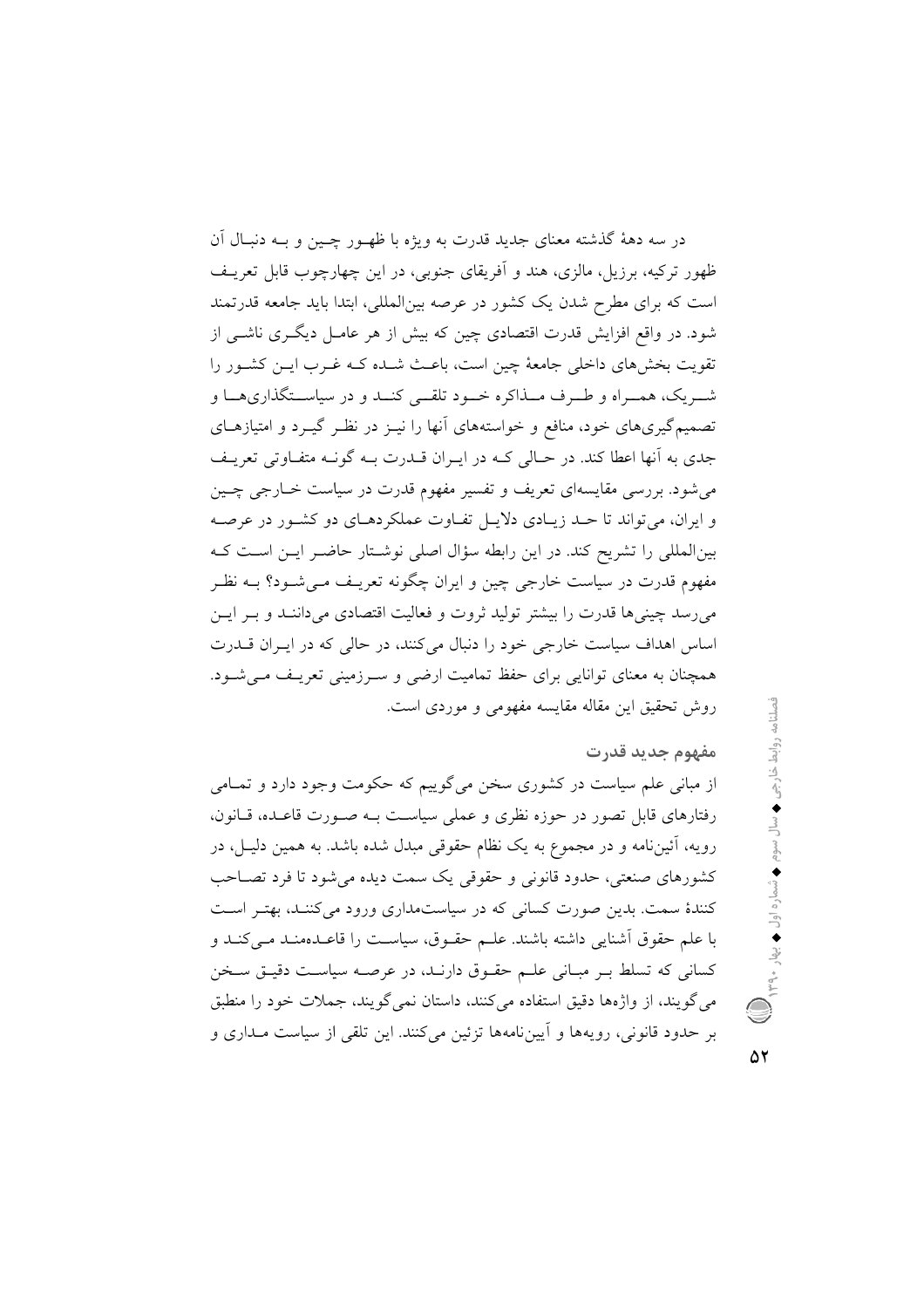تصاحب سمت به واسطهٔ تاریخ طولانی شاهنشاهی استبداد شکل نگرفتـه اسـت. در ایران و در فرهنگ سیاسی استتار شدهٔ ایرانی، شهروند بیشتر فرد را می بیند تا حـوزه مسئولیت و وظایف قانونی او را. از سویی دیگر، قانون در کشورهایی ماننـد سـوئد، فنلاند، نروژ و دانمارک، تا آنجا پیش می رود که مسئولین بـا حمـل و نقـل عمـومی سفر مي کنند و خود مسئوليت خريد و مديريت زندگي شخصـي خــود را دارنــد. در پائیز ۱۳۸۹ که آتشفشان ایسلند باعث قطع ارتباطات هوایی اروپا شد، نخسـتوزیـر فنلاند که برای شرکت در اجلاس سازمان ملل به نیویورک رفته بود، مجبور شـد ۳۶ ساعت در فرودگاه کِندی آن شهر معطل بماند. خبرنگار سی ان ان به سراغ او رفت و در حالي كه هيچ همراه و محافظي نداشت، از وضعيت او پرسـيد. نخســتوزيــر فنلاند گفت که در سی و شش ساعت گذشته بـا تلفـن همـراه و کـامییوتر دسـتی، مسایل مربوط به کشور خود را از یک صندلی عادی نزدیک به گیت پرواز مـدیریت می کند. اگر به غرایز اّقــای نخســتوزیــر فنلانــد رجــوع کنــیم، احتمــالاً او مشــتاق همراهان فراوان خواهد بود تا از این طریق به طیف وسیعی از زیر دستان امر و نهی کند، اما قانون فنلاند به او اجازه نمی دهد همراه داشته باشـد. از ایــزرو، سیاسـت و قدرت از معنای قدیمی و تاریخی استبدادی آن به مفهوم جدید قانون، نظام حقــوقی و مسئوليت تبديل شده است (Greene, 2004). اصل تفكيك قوا كه از با اهميـتتـرين مبانی حقوقی حکومت است، به همین دلیل از اصالت، استحکام و اهمیت ویــژهای در کارکر دهای سیاسی یک حکومت برخوردار است. در دنیای جدید، انتخابـات بــه مردم فرصت می دهد تا یک دولت کار آمد را با دولتی ناکار آمد جایگزین کننــد؛ در حـالي كـه حـدود قـانوني بـراي هـر دو دولـت متسـاوي اسـت. در شـرايطي كـه چهارچوبهای قانونی مهیا و فـراهم باشـد، برتـری یـک دولـت بـه ظرفیـتهـای حل المسائلي بودن أن است كه بتواند مسايل واقعي جامعه را با اتكاء به مطالعه، فهم دقیق مشکلات، راهحل یابی و بهرهگیری از بهترین مغزها و تواناییها، حـل کنـد. از این رو قدرت و سمت در جهان جدید به معنای پیدا کردن راهحلها و رفع نیازهای مردم است.

به موازات این معنای جدید از قدرت، که عمدتاً بر پایــه مسـئولیت و رهیافـت حل المسائلي است، معناي نويني از قدرت نيز به ويژه طي سه دههٔ اخير ظهور كـرده

مفہوم قدرت و عملکرد سیاست خارجی: مقایسه چین و ایران ♦ محمود سریع القلز Q

 $\Delta Y$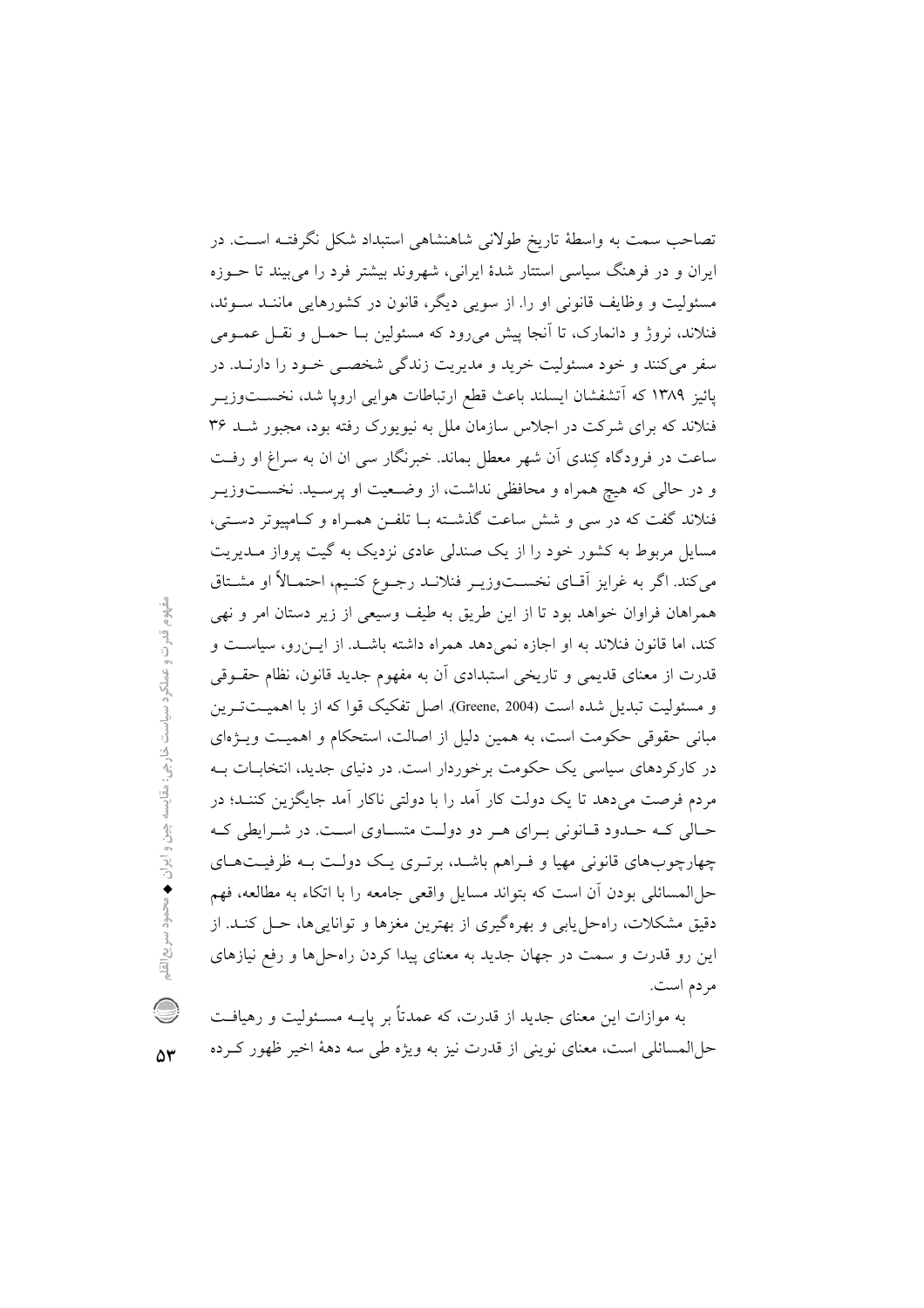و اَن قدرت به معنای افزایش وزن قدرت جامعه نسبت به قدرت مجموعه دولـت و حاکمیت است. زمانی بود که قدرت به معنای قدرت نظـامی صـرف، دسترسـی بـه سرزمینهای بیشتر و قدرت تکنوکراتیک و بوروکراتیک دولت تفسیر می شد. زمـانی که در قرن پانزده تجار ونیزی تشکل یافتند و کسبه انگلستان در قرن هفدهم در پے ایجاد صنفی برای احقاق حقوق خـود شـدند، جامعـه رو بـه رشـد نهـاد و هویـت مستقلَّى از دولت كسب نمود. قدرت جامعه در دو عنصر نهفته است: اول توليد كالا و خدمات و بنابراین تولید ثروت و دوم، گستردگی تشکل اقتصاد یک کشور زمانی رشد می کند که شهروندان آن بیاموزند در حوزههای مختلف کار و فعالیت اقتصادی تخصص پيدا كرده و در تقسيم نيروي كار بكوشند (364 :Greenspan, 2007). هم چنان که فرید زکریا در کتاب کلاسیک خود، آینده آزادی (Zakaria, 2003)، به خــوبی بیـان می کند، قدرت جوامع صنعتی از طریق تولید و تشکل به دست آمد و آزادی خــواهی برون تولید و نواَوری و خلاقیت و سهم بازار بیِمعناست. هنگامی که اندیشه تولیــد جدی شد، علم نیز رشد کرد. علم برای علم، علم را محصور مـیکنـد؛ علـم بـرای تولید، انگیزه و محرک ایجاد میکند. از سال ۱۱۰۴ شمسی به بعد، در غرب و شمال غرب اروپا، علم از حالت أزمايشگاهي به صـحنهٔ اجتمــاعي أمــد و در روزنامــههــا، مجلات تخصصي علمي، كتـابهـا، سـالنهـاي سـخنراني، مـوزههـا و كلـوپهـا، موضوعات علمی مورد بحث و بررسی قرار گرفته و به کارگاههای تولیدی راه یافت (Fara, 2009: 175-177). به اختيار گرفتن علم و فن اوري، توليد كنندگان را قدرتمنـد و سيس جامعــه را قدرتمنــدكرد (Landes, 1969: 124 - 160). معنــاي جديــد قــدرت بــه خصوص بعد از ظهور چین در سه دهـهٔ گذشـته، بـه مفهـومی کـه بایـد جامعـه را قدرتمند کرد تا کشور قدرتمند شود و قدرت چانهزنی بـا محـيط بيرونـي را داشـته باشد، به ترکیه، برزیل، مالزی، هند و آفریقای جنوبی نیز رسیده است. فقس تئوریـک باعث شده تا بسیاری از کشورهای خاورمیانهای هنوز در پی قدرتمند شدن دولت و تسلط أن بر تمامی اركان تولید، علم، هنر و ثروت باشند. تبـدیل كـردن شـهروندان یک جامعه به کارمندان دولت در شوروی شکست خورد و موجب فرویاشی سیستم سوسیالیستی، به رغم قدرت نظامی و هستهای آن گردیـد. در حـال حاضـر، روسـیه ۸۰۷۴ موشک هستهای دارد (Time, September 21, 2010) اما پیش بینبی مبی شـود سـبی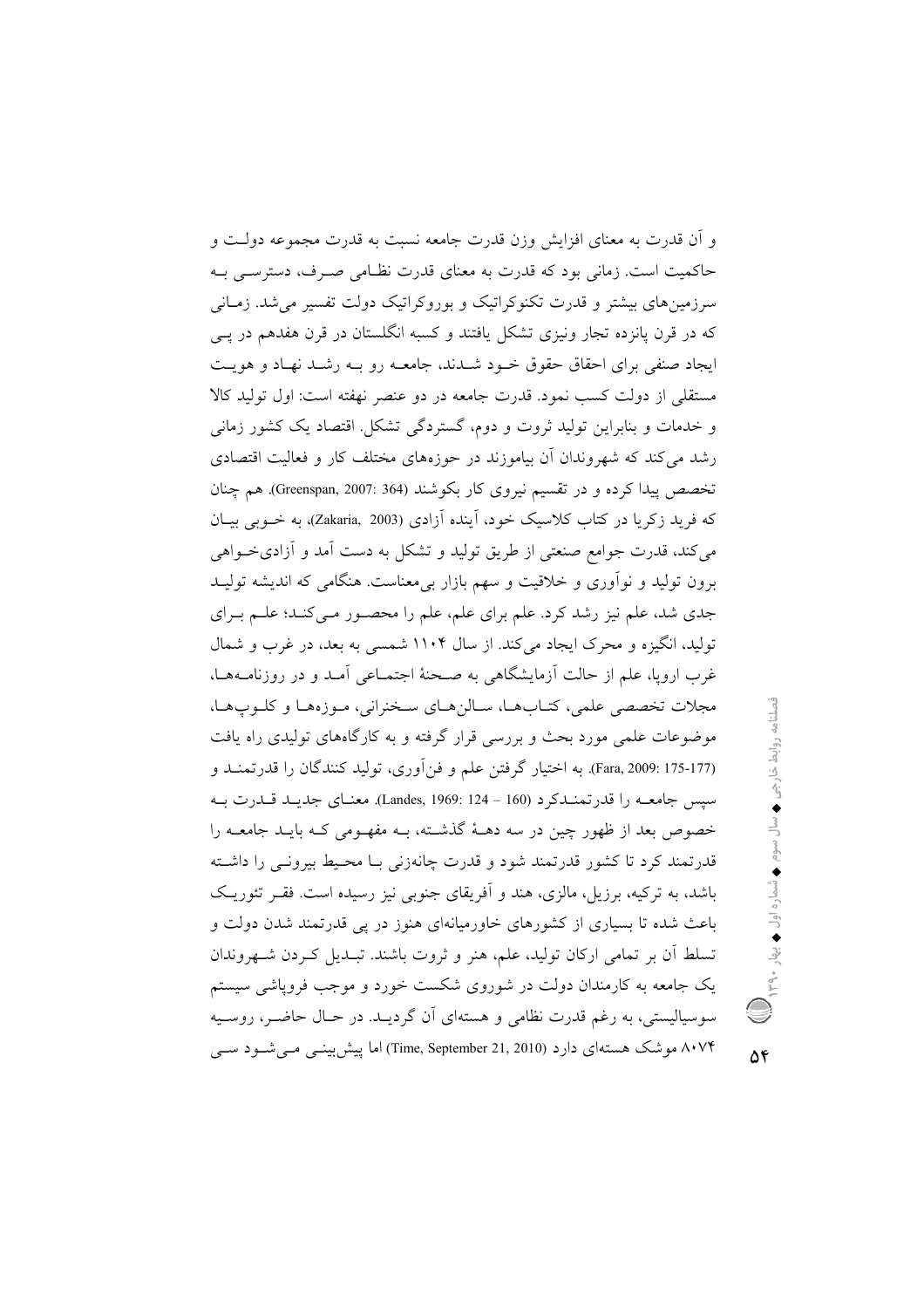سال دیگر تولید ناخالص داخلی آن از مکزیک کمتر شود.' در مقابل، چـین بــا ۲۴۰ موشک هستهای در سال ۲۰۵۰، از حـدود هفتـاد هـزار میلیـارد دلار تولیـد خـالص داخلی برخوردار خواهد شد و آمریکا در مقام دوم با حــدود ۳۸ هــزار میلیــارد دلار قبرار خواهــد گرفــت. <sup>۲</sup>هــماكنــون حــدود ۲۳ هــزار شــركت خــارجي در تركيــه سرمایهگذاری کردهانـد. آ عربسـتان در سـال ۱۳۸۴، جایگــاه ۶۷ در ســرمایهگــذاری مستقیم خارجی (FDI) را داشت. در سال ۱۳۸۸، به جایگاه ۱۳ و در سال ۱۳۸۹ بـه هشتم ارتقاء يبدأ كرده است (International Herald Tribune, January 26, 2011: 11). ايسن ظرفیتها دولتی نیستند بلکه عموماً بـا درایـت، توانــایی، نــواَوری و اهتمــام بخــش خصوصي قابل تحقق بودهاند. با قدرتمند شدن بخش خصوصي تركيبه و عربستان، دولت و حاکمیت آنها نیز قدرتمند شده و جایگاه مهمتری در ردهبندیهای جهان به دست می آورند. افزایش قدرت اقتصـادی چـین، ترکیـه و برزیـل، باعـث شـده کـه مجموعه غرب بیش از گذشته به عنوان شریک، همراه و طرف مذاکره با آنهـا رفتـار کند و منافع و خواستههای آنها را نیز در نظر گیرد و امتیازهای جدی بـه آنهـا اعطـا کند. با وابستهتر شدن جهان به اقتصاد چین، آسیبپـذیریهـای دولـت و حاکمیـت چین کمتر شده است و جهان، چین را جدیتر تلقی میکنـد؛ زیـرا بـدان نیـاز دارد. بنابراین، به لحاظ نظری، دولتها و حاکمیتها در عصر نوین امروزی سعی می کنند فرصت تولید، نوأوری، رقابت، ورود در بازارهای بین|لمللـی و تنظـیم قراردادهــای بزرگ را توسط صنعتگران، بانکـداران و تولیـد کننـدگان فـراهم آورنـد تـا خـود قدرتمند شوند. نگاه سنتی تسلط حکومت بر مردم جای خود را بـه مشــارکت میــان حاكميت و مردم داده تا «كشور» قدرتمند و ثروتمنـد و بـا عـزت شـود. ايـن تلقـى جدید از قدرت، ساختاری متفاوت در سطح روابط بینالمللـی پدیـد آورده اسـت و دولتها را صرفاً به «نهادهای تسهیل کننده» تبدیل کرده است.

قدرت و سیاست خارجی اگر قدرت به این معنا تفسیر شود، جهت گیری و تصمیمگیری سیاست خارجی نیـز عناصری تسهیل کنندهٔ افزایش قدرت و ثروت «مردم و کشور» قلمداد خواهـد شـد. در معادلات مملکتداری امروز، سیاست خارجی هـدف نیسـت بلکـه در اسـتخدام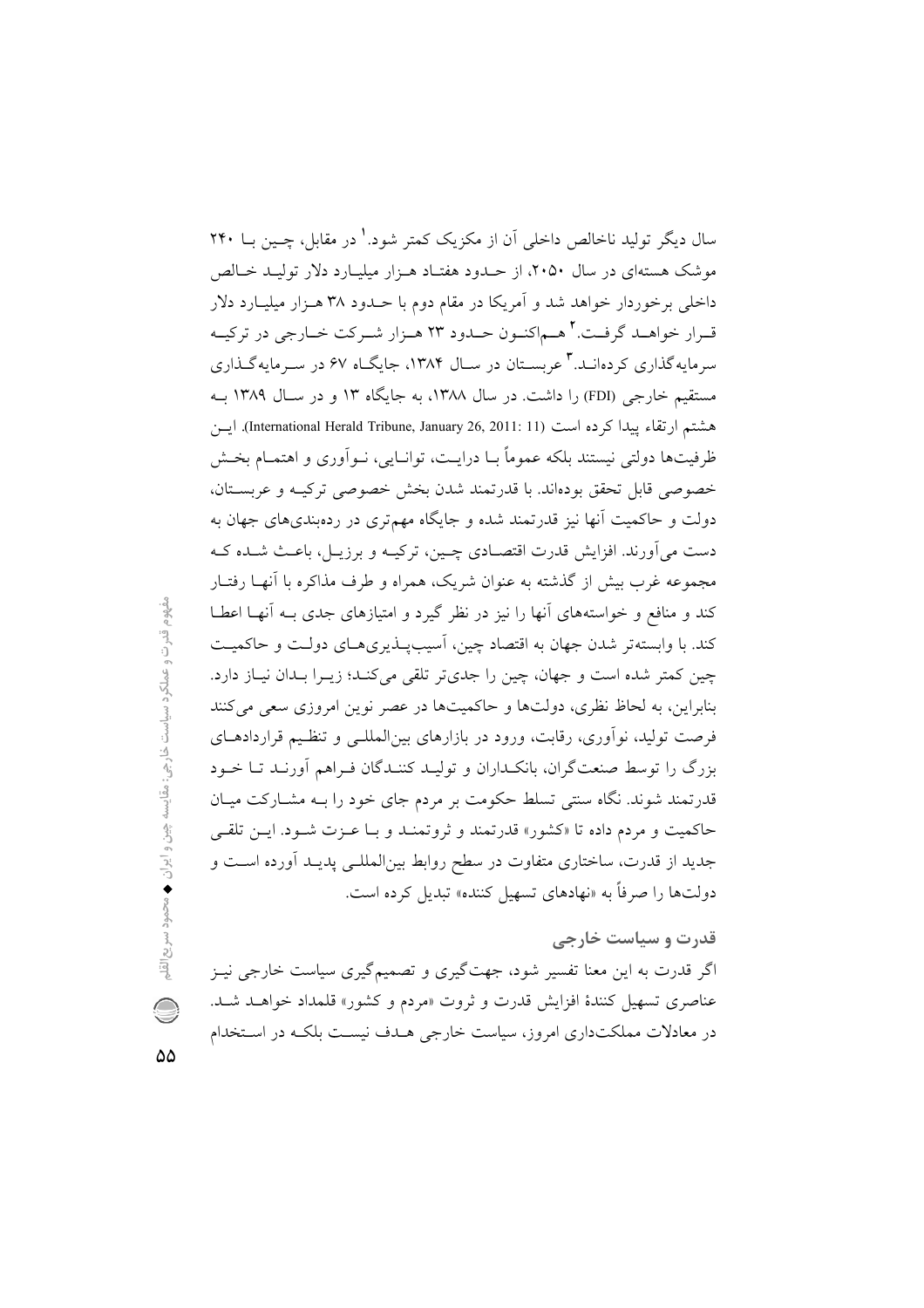نظام داخلی کشورهاست. سیاست خارجی هم چنان کـه عبـارات تخصصـی علـم سیاست مطرح می کنند، ادامه سیاست داخلی است. مفاهیمی که در داخل یک کشور در عرصه سیاست وجود دارد، به بیرون از مرزها و نحوهٔ تعـادل بـینالمللـی مبـدل می شوند. کشورها در نهایت به فکر مردم خود هستند. به میزانی که مردم یک کشور از رفاه، سعادت، آرامش، اخلاق، مدنیت و آیندهای روشن تـر برخـوردار باشـند، بـه همان میزان در سطح جهانی و منطقهای اعتبار کسب میکننـد. حاکمیـت مـالزی بـا سیاستهایی که در داخل و خارج از مالزی اعمال کرده، اعتباری بـرای مـردم خـود به دست آورده که گذرنامه مالزپایی با ۱۵۱ امتیاز، جـزء پـانزده کشـور اول بــوده و شهروندان این کشور میتواند بدون ویزا به ۱۲۸ کشور سفر کنند.۴

شاخص های فراوانی نیز نشان می دهد افزایش رفاه و مشارکت اقتصـادی مـردم مالزی به افزایش رضایت، آرامش و همبستگی اجتماعی و حتبی اعتمـاد و معنویـت أنها انجامیده است. موفقیت بازیهای المپیک ۲۰۰۹ چین، سطح رضـایت و افتخـار مردم چین را نسبت به کشورشان به شدت افزایش داد. بــه عبــارت دیگــر، در نظــم موجود جهانی، از اتریش تا ترکیه، از کره جنوبی تا برزیل و از آفریقـای جنــوبی تــا هند، موفقیت سیاست خارجی یک کشـور بـا معیارهـای سـطح رضـایت اقتصـادی شهروندان از طریق فرصتهای فعالیت در سطح ملی، منطقهای و بـینالمللـی مـورد سنجش قرار می گیرد. مهم ترین ابزار آزمایش موفقیتهای سیاست خــارجی در ایــن است که پایگاه اجتماعی داشته باشد. اگر موفقیتهای سیاست خـارجی -بـه یـک معنا افزایش قدرت ملی ــ قابلیــت کمــی شــدن نداشــته باشــند، در لابــه لای اقشــار اجتماعي جايگاهي پايـدار پيـدا نخواهنـد كـرد. نـزاع نظـري ميـان سـنتگرايـان و سازهانگاران در فهم رفتارهای سیاست خــارجی، در همـین چهـارچوب اسـت. در حالی که سنتگرایان در پی کارگزاران سیاست خیارجی هستند تبا رفتیار سیاست خارجی یک کشور را بررسی کنند، سازهانگاران به ساختارها و فرایندهای اجتمـاعی که کارگزاران در آن قرار دارند نیز توجه میکنند و فکر، عمل و رفتار کـارگزاران را تحت تأثير قالبِهايي مي دانند كه طي سال هـا و در نظـام كـنش- واكـنش تحـولات اجتماعی و سیاسی شکل گرفته است (Houghton, 2007: 27). فکر کارگزاران سیاست خارجی یک کشور در خلاء پایهگذاری نشده است. به همین دلیـل، فهـم عمیـقتـر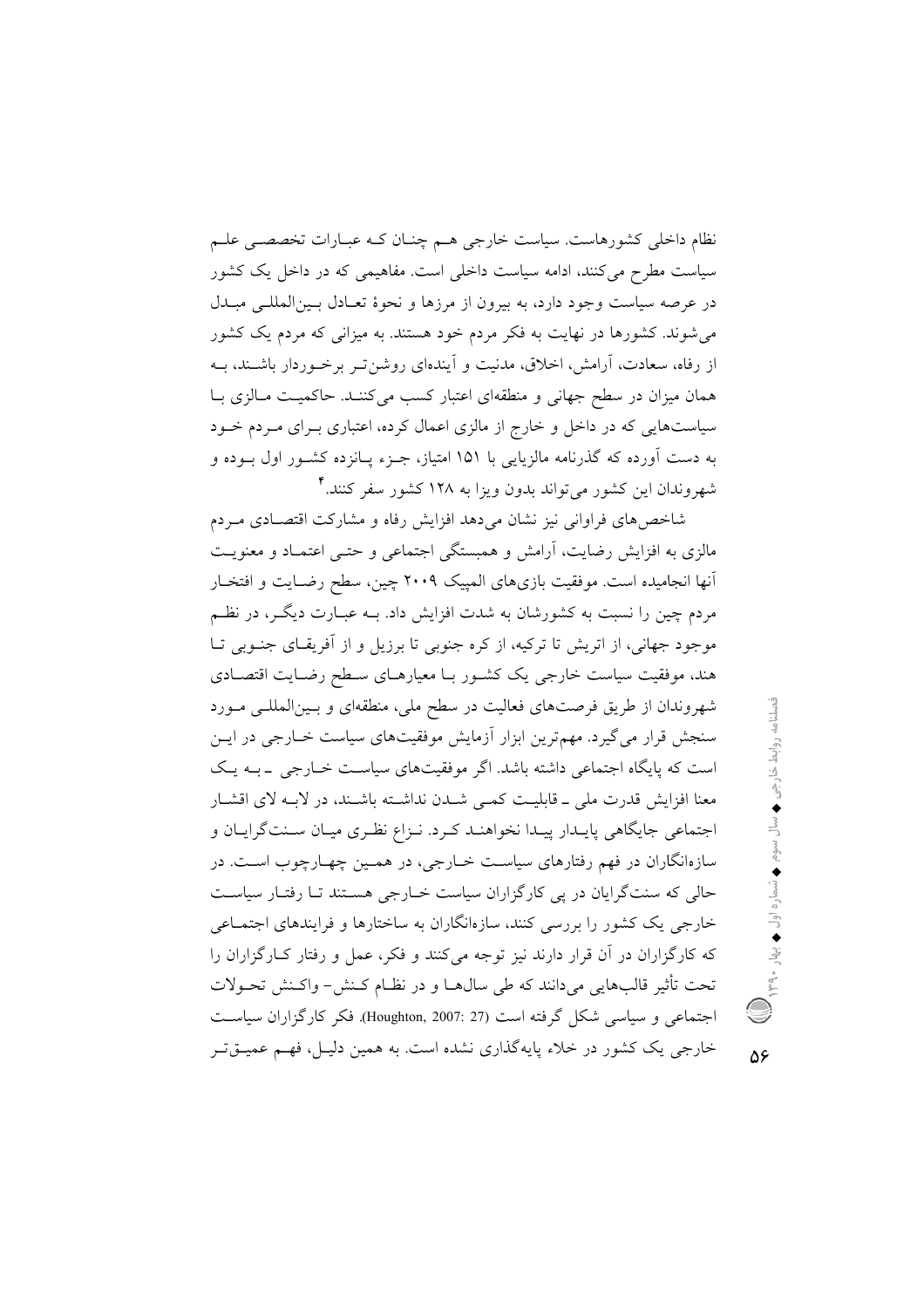رفتار و تصمیمهای سیاست خارجی کشورها در چهارچوب تعادل میـان کـارگزار و ساختارها امکان پذیر است. با توجه به اینکـه بسـیاری از ایرانیـان، مفهـوم قــدرت و صاحبان قدرت را منفى مىدانند و أنها را با واژههايى مانند سـتم، ظلـم، حـقكشـى، دروغ، دزدی و از منظر تاریخی با غارت، نفوذ و دخالـت در یـک دایــره و منظومــه تعریف می کنند، به طور ناخودآگاه با قدرتمنـدان خــارجی نیـز مشــکل دارنــد. بــه موجب دخالت و حق کشی قدرتهای بزرگ در تاریخ، بسـیاری از ایرانیـان، نــوعی تلقی منفی از سیاستها و رفتارهای آنــان نیــز دارنــد (ســریع|لقلــم، ۱۳۸۹(الــف)).<sup>۵</sup> جالب توجه این است که هند با دو قرن تـاریخ در دایـرهٔ اسـتعماری انگلـیس، ایـن تلقى از قدرت را ندارد. به نظر مى رسـد دليـل اصـلى ايــن تحــول مفهــومى در واژه قدرت، در میان مردم و نخبگان سیاسی و فکری هند و قدرتمند شدن این کشور در ساختارهای داخلی است.

تقارن میان فرد و سیستم، در این چهارچوب قابل طرح است. بـه تناسبی کـه یک فرد در خود توانایی و اعتماد به نفس ایجاد کرده باشـد، در صـحنه اجتمـاعی و کوران وقایع و تناقضات مـیتوانـد از مصـونیت بیشـتری برخـوردار بـوده و حتـی اثر گذار نیز باشد.<sup>۶</sup> سیستمها اعم از سازمانها، شرکتهـا، مؤسسـات و کشـورها بــه درجهای که از استحکام بیشتری برخوردار باشـند و ظرفیـتهـای اصـلاح خـود را داشته باشند، به همان میزان می توانند رشـد کننـد و بـر اصـول خـود پایبنـد باشـند. آماریتاسن، اقتصاددان برجسته و برندهٔ جایزه نوبل، معتقد است که سیستمهای بسته بیشتر اشتباه می کنند، زیرا در فضایی بسته تصمیم می گیرند، جریان آزاد اطلاعات در آنها وجود ندارد، پاسخگویی ضعیف است و از اشتباهات خود نمبی آموزنـد (Walt (51 :2011 در کارآمد کردن سیستمهای سیاست خارجی نیز، پایه مهم مباحث نظری، متنوع کردن جریان اطلاعات برای تصمیمگیرندگان سیاست خــارجی و در معـرض مشاوران و اندیشمندان مختلف قرار گرفتن، بـوده اسـت (3-3 :Mitchell, 2005). اگـر تعريف از قدرت و نحوهٔ بهرهبرداري از قدرت بـه غريـزهٔ انســانهــا واگــذار شــود، خروجي هاي أن نيز در حد غرايز انساني متوقف خواهد ماند. اما اگر مفهـوم قـــدرت و به کارگیری و گسترش آن از نفس انسان بــه عقــل او منتقــل شــود، دســتاوردهای عظیمی برای او خواهد داشت. سیستمهای بسته از منظر گردش اطلاعـات و تـرویج

مفهوم قدرت و عملکرد سیاست خارجی: مقایسه چین و ایران ♦ محمود سریع|لقل Q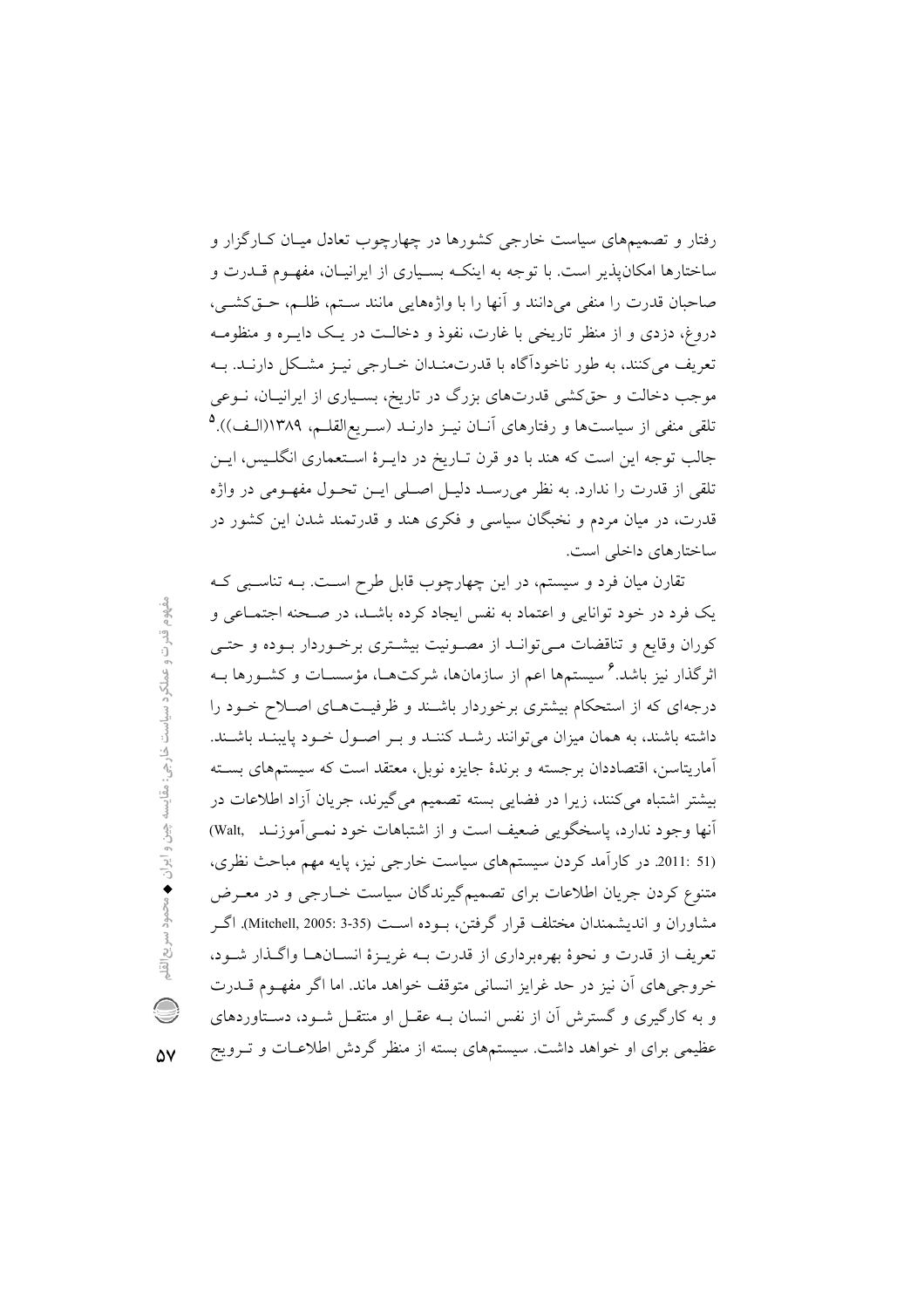دیدگاههای گوناگون، از عظمت مغز بشر غفلت می کنند. یک ریاضی دان مجارستانی طی تحقیقات خود به این نتیجه رسیده است که در طول حیـات هــر فــرد معمــولی، مغــز او چیـــزی حـــدود ۲۰ ۰۱۰ x۱۰ یــا ۲/۸ ۰،۰۰،۰۰۰،۰۰۰،۰۰۰،۰۰۰ تکــه اطلاعات ذخیره می کند. پژوهشگران مغز سال۵هاست در پــی ســازوکاری هســتند تــا بتوانند از طریق هولوگرافی توضیح دهنـد مغـز انسـان چگونـه کـار مـیکنـد.<sup>۷</sup> در سیستمهای بسته، نفس و گرایشهای نفسانی محصور کننده بر این عظمت خلقت و بھر میر داری از عقلانیت فائق می آیند.

سیاست خارجی یک کشور رابطه مستقیمی بـا مفـاهیمی دارد کـه در درون آن جامعه پردازش شدهاند. فرایندهای اجتماعی زمینه را برای استخراج معنـا از مفـاهیم و واژهها فراهم مي کنند. رابرت مرتون، اولين جامعهشناسي بـود کـه مفهـوم توجيـه کردن اندیشهها و سیاستهای ناکارآمد و غیـر حقیقـی را مطـرح نمـود Roughton, (28 :2007. بازیگران سیاسی، اهدافی را برای خواستههای خود مشـخص مـی کننــد و سیس به صورت معکوس در یی توجیه استدلالی آن برمی آینـد و بــه تــدریج، بــدان ایمان می آورند و مخاطبان خود را نیز قانع می کنند. این وضعیت در هر جامعهای بـا هر نوع نظام سیاسی قابل تصور است. امـا در جــوامعی کــه دیــدگاههــای مختلــف سیاست خارجی قابل طرح است و می توان سـاختارهای تـوجیهی \_ تزئینـی متنـوع برای یک موضوع بنا کرد، حداقل امکان اصلاح اندیشه و نوعی دیگر نگاه کردن بـه پدیدهها وجود دارد. استفن والت و جبان مرشمایر، ایـن رهیافـت را در رابطـه بـا سیاست اَمریکا نسبت به خاورمیانه و اسرائیل بحث کردهاند .Walt and Mearsheimer) (2007. از این رو، فهم سیاست خارجی یک کشور، در نهایت به فهم باورهـا و نحـوهٔ یردازش مفاهیم مرتبط با سیاست خارجی باز می گردد. سیاست خارجی چین زمانی تغییر پیدا کرد و چین را قدرتی جهانی نمود کـه ابتـدا فضـای بحـث و گفـتوگـو پیرامون مفاهیم و متغیرهای بنیانی در درون حزب کمونیست آن کشور فراهم شد.

مفهوم قدرت وسياست خارجي چين به نظر میرسد اولین باوری که چین را به موقعیت فعلی جهانی رسانده است، تلقبی آنها از مفهوم «اختلاف» و «تفاوت» است. كنفوسيوس مي گويد بايـد بــا تفــاوتهــا،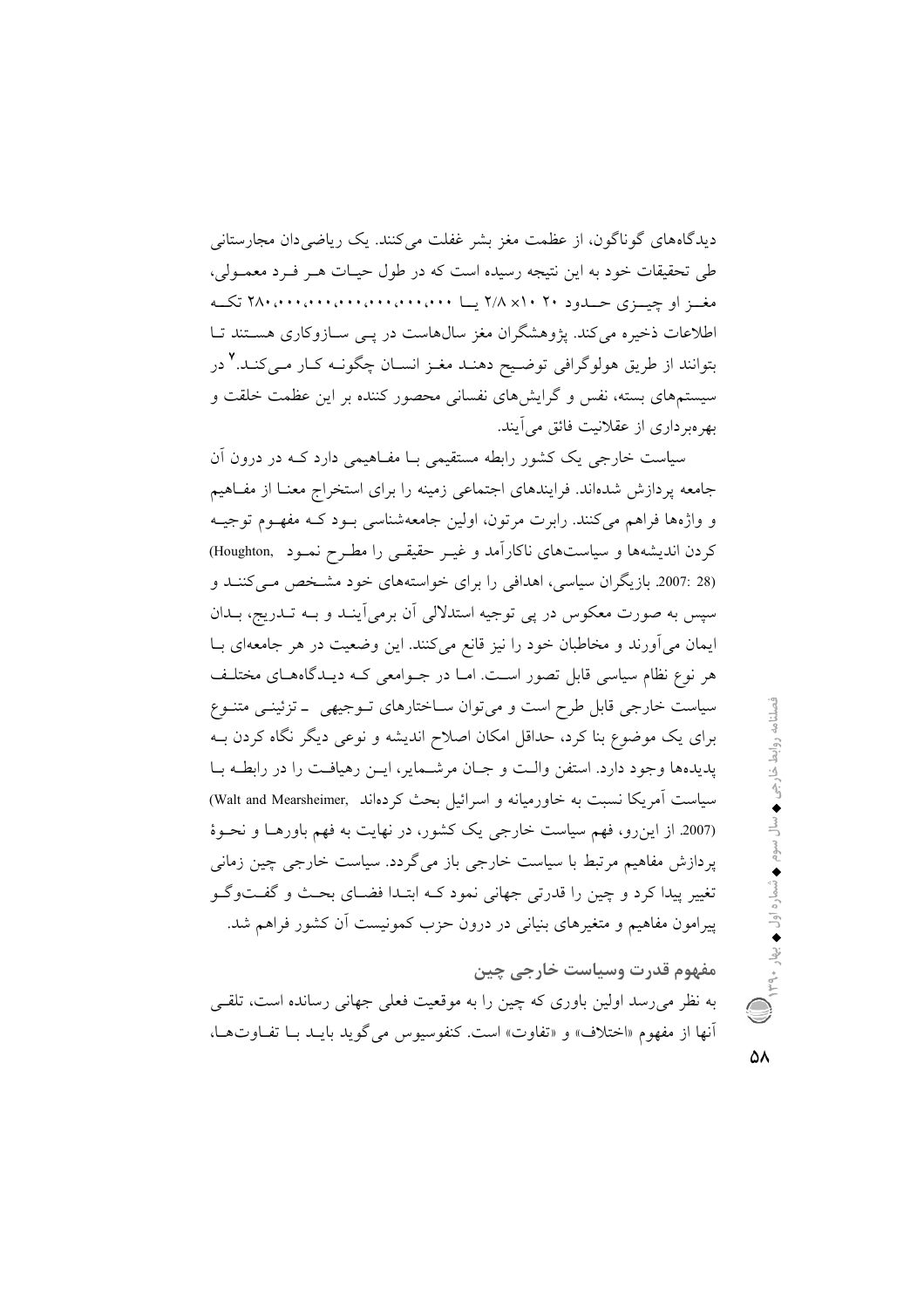هارمونی داشت. او ادامه می دهد انسانهای بزرگ با دیگران هـارمونی دارنـد ولـی ضرورتاً با آنها توافق ندارند. در مقابل، انسانهای کوچک، ظاهراً توافـق دارنــد ولــی تحقيقاً هارموني ندارند (295 :Jacques, 2009) هضم تفاوتها ظرفيت عظيمي است كه بسیاری از انسانها از آن برخوردار نیستند. در فرهنگ چینی، تفـاهم داشـتن و کنــار آمدن اصالت دارد، زیرا اصل و فرع کردن منافع مهم تـر از حـل و فصـل اختلافـات لاینحل است. به عبارت دیگر، تعادل و تفـاهم مقـدم اسـت. ایــن در برابــر فرهنـگ انباشته شدهٔ تاریخی ایرانی است که اصل را بر تقابل قرار میدهد و اختلاف داشتن و متفاوت بودن را اصل می شمارد و حتی از ایجاد اختلاف و درگیری لذت مے برد (سريع|لقلم، ١٣٨٩(الف): ٨٥–٥٥). چيني ها طي سه دههٔ اخير أن قدر أرام، تدريجي و با اجماع داخلی کار کردند و منطق موجود بر نظم بینالمللی را در استخدام خـود گرفتند که هو جین تائو، رئیس جمهور چین، در سفر رسمی خود در دی ماه ۱۳۸۹، به آمریکا قول داد تا با اتخاذ سیاستهای مناسب، دویست و پنجاه هـزار کـار بـرای اقتصاد تولید کند. هم چنان که اوباما در مقابل گفت که ما دو سیستم متفاوت بـا دو تاریخ متفاوت هستیم، اما منافع مشترکی را تعریف کردهایم و مسئولیتهای مشترک جهانی داریم (Financial Times, January 18, 2011). تضاد و تناقض را در استخدام خود در آوردن به توان فکری، ظرفیت رفتاری و فرهنگ شهرنشـینی نیـاز دارد. بــه نظـر می رسد چینی ها در سی سال گذشته به شدت در اهداف داخلی و ملی خود تمرکز داشتهاند. دنگ شائوپینگ، سی سال پیش گفت که بـرای قدرتمنـد شــدن، ثروتمنـد شدن و با نفوذ شدن، چین به یک دورهٔ طـولانی اَرامـش داخلـی و صـلح بیرونـی نيازمنـد اسـت (Finger, 2011: 43). ايـن عبـارت در ذهـن همـه سياسـت مـداران و توليدكنندگان ثروت و قدرت چين حک شده است. چيني ها اولويتبندي خود را با دقت و پشتکاری بی نظیر طی کردهاند و در پی حل و فصل مسائل جهانی نب ودهانــد بلکه تمرکز بر خود چین و قدرتمند کردن اَن کشور بـوده اسـت. چینــی۱هـا نظـام سیاسی خود را به هم نزدند و فرهنگ خود را از میان برنداشتند، اما منطق حاکم بـر نحوهٔ قدرتمند شدن در نظام بینالملل موجود را پذیرفته و به تدریج در حال ایفای نقش و حتى تغيير قواعد بازى أن بر أمدند. يايهاىتـرين تعريـف از قــدرت، «تعيـين دستور کار برای دیگران» است.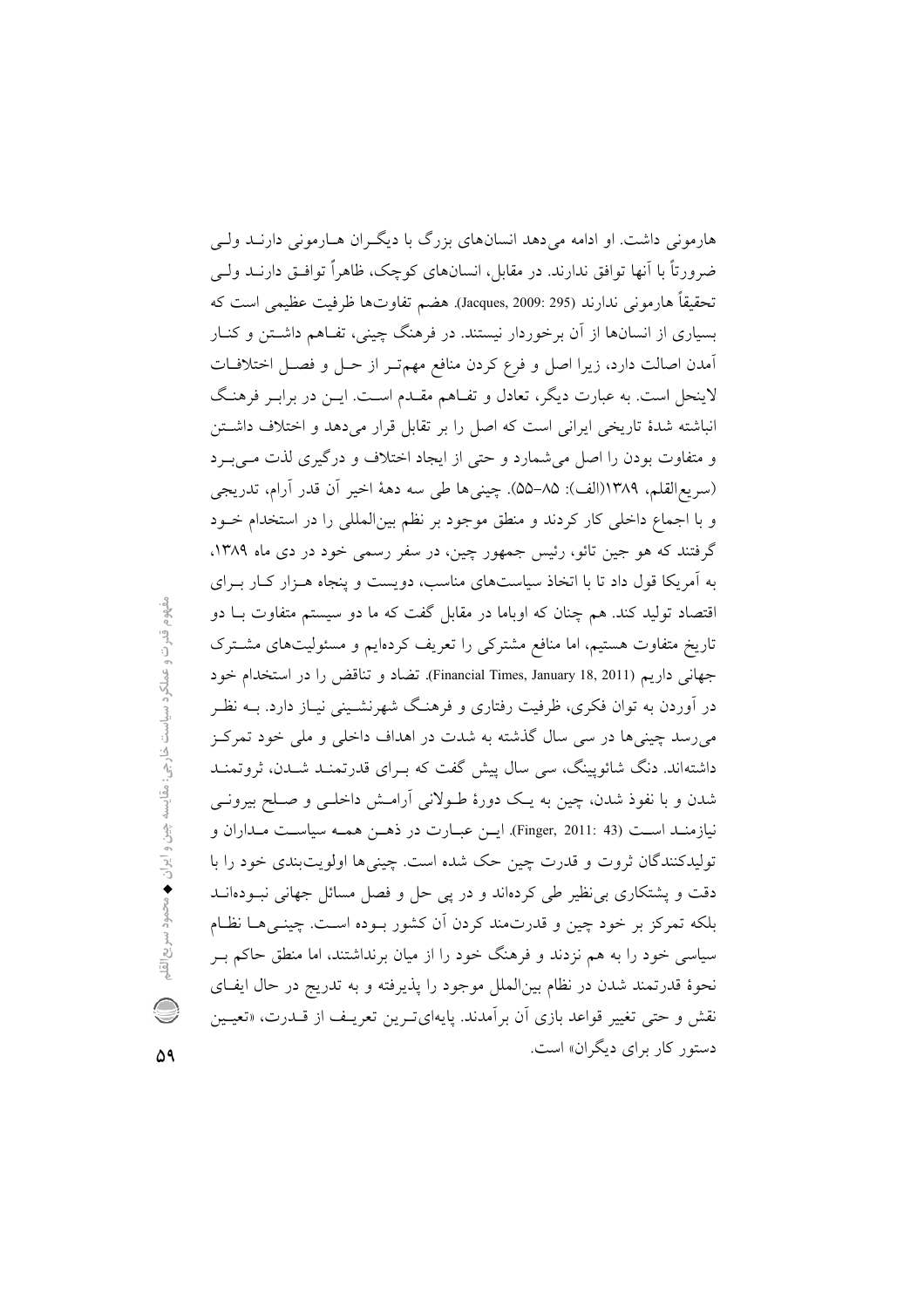چینیها با اجماع داخلی، افزایش قدرت اقتصـادی و مـالی، آمریکـا را مجبـور کردند تا در حل و فصل مسائل بینالمللی، با آنها شریک شود. طـی سـالهـای ۸۹-۱۳۸۸، بانکهای چینی بیش از صندوق بینالمللهی پول، بـه کشورهای در حـال توسعه وام اعطـا كردنـد ,Finger, 2011: 43; International Herald Tribune, January 26) 2011) 2011; Financial Times, January 18 and 26, 2011) در حالی کـه ذخـایر ارزی چـین در سال ۱۳۸۰، ۱۵۶ میلیارد دلار بود، این ذخایر در سـال ۱۳۸۹ بـه ۲۸۴۷ میلیــارد دلار افزایش یافت. چینی ها در بیست کشور در حال توسعه در حال ساخت بندر هستند، ۵ درصد تولید ناخالص داخلی، مازاد بودجه دارند، حداقل بیست درصد از تجـارت کشورهای آسیایی را به خود اختصاص دادهاند، تا سال ۱۳۹۱، نـاو هواپیمـابری کـه توان حمل ١١ هزار سرباز به مدت شش ماه در آبهای بین(لمللی داشته باشد را بـه آب خواهند انداخت و ۱۰ میلیارد دلار با نیم میلیـون نیـروی کـار چینـی در آفریقـا سرمايه گذاري كردهاند (28 and 42 :11: 26 Time, January 31, 2011). در عين حال، چيني هـا بـا ۸۱۲ میلیون خط تلفن همراه و ۲۲۶۳ دانشگاه (۱۰۲۲ در سـال ۱۳۸۰)، رکــورد دار ارتباطات و آموزش در نظام بين المللي هستند (294-293 :Jacques, 2009).

یکی از شاهکارهای دیپلماسی و ظرافت فکری و فهم اولویت در مـدیریت کشور، نحوهٔ برخورد دنگ شیائوپینگ در اختلافهای سرزمینی با همسایگان جنوبی پیرامون دهها جزیره بسیار کوچک در جنـوب چـین اسـت. در سـال ۱۳۶۳، دنـگ پیرامون این اختلاف گفت که میتوانیم با همکاری کشورهای همسـایه بـه رشـد و توسعه این جزایر بپردازیم و اختلافات سرزمینی و موضوع حاکمیت بـر آنهـا را بــه تعويق اندازيم و در مقطعي ديگـر مــذاكره كنــيم (Financial Times, January 18, 2011). رهیافت توسعهگرایانه دنگ و اولویت پیشرفت و جلوگیری از اتلاف زمان و منـابع، نوع تعبير او از قدرت، قدرت چين و حل اختلافــات بــا همســايگان را بــه نمــايش می گذارد. جزایر پاراسل و اسپراتلی که در همسایگی با ویتنام، فیلیپین و مالزی قــرار دارند، از طریق توسعه می توانند به نفع همه ولی در نهایت و به تدریج در استخدام سیاسی و حاکمیت ملی چین قرار گیرند. ایـن روش بـازی در تئـاتر قـدرت نشـان میدهد که تا چه میزان، چین و قــدرت چــین و شــوکت و عــزت چــین بــر منــافع شخصی و حتی حزب کمونیست چین اولویت دارد. رهپافت چینبی هـا نسـبت بـه

 $\zeta$ .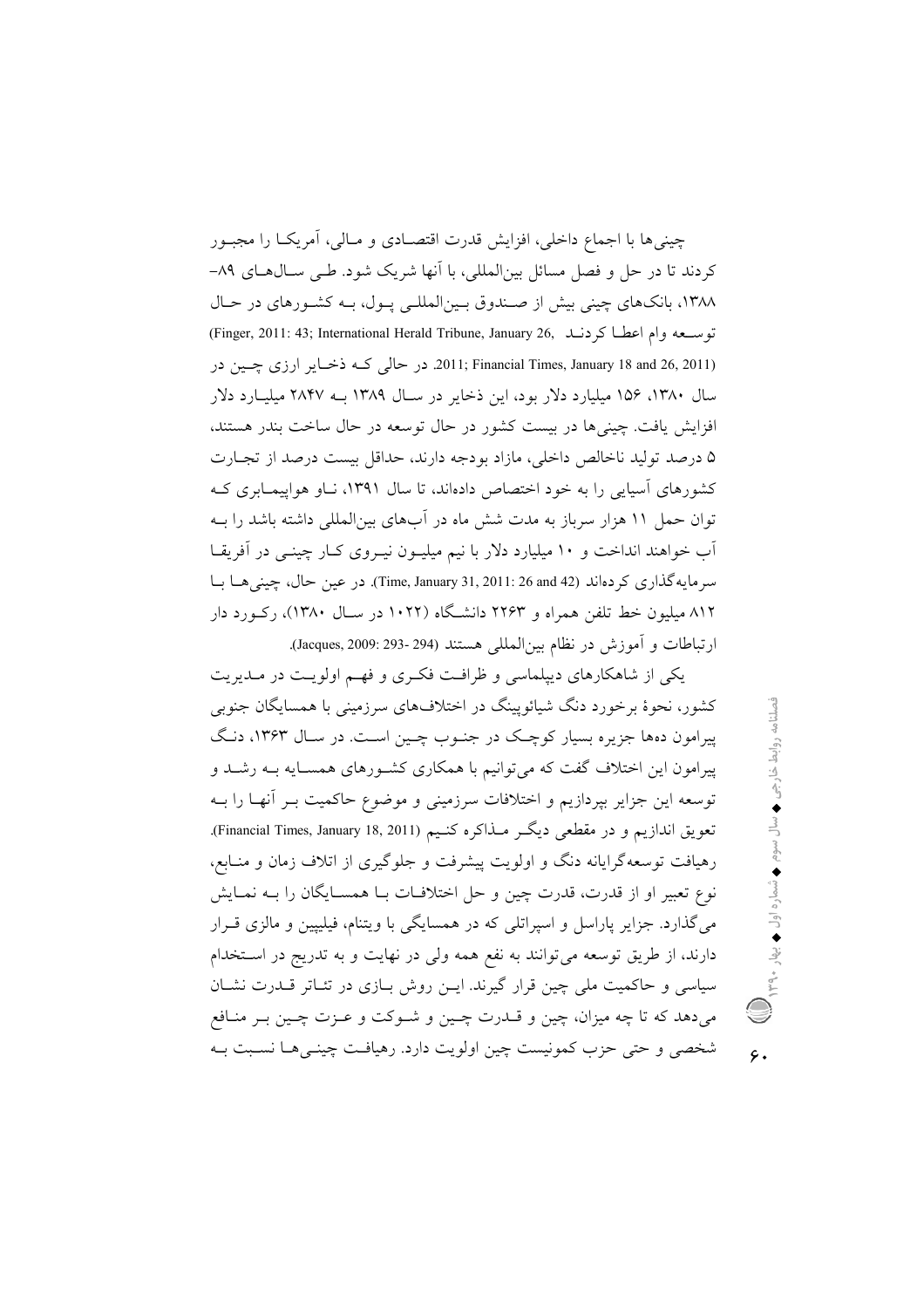موضوع بسیار پیچیدهٔ تایوان نیز به همین صورت است. دکترین «یک کشـور امـا دو سیستم» که راهحل چینیها نسبت به تایوان است، در قالب فرهنگ هارمونی و کنـار آمدن با اختلاف است. این تلقی از قدرت، معرف این نکته ظریف سیاسی است ک چينې ها متوجه «تناسب، نسبت، وزن و درصد» در تجزيه و تحليل مسائل سياسي و یه گیری اولویتهای ملی خود هستند. آنها ضمن استفاده وسیع از بازار و فـنآوری آمریکا و مفروض کردن آمریکا به خودشان، موضوع تایوان را به کانون اختلافات و اصطکاکهای خود با واشنگتن تبدیل نکردهاند. در حالی که تـایوان در سـال ۱۳۷۰، تنها نیم درصد از تجارت خارجی خود را با چین داشت، امروز سطح ایـن تجـارت بـه ٢٢ درصـد رسـيده اسـت (Fukuyama, 2011: 9). علـي رغـم اينكـه چـين سـوابق كمونيستي دارد و نظام سياسي أن اصالتاً اقتدارگر است، ولـي ناسيوناليســم چينــي و منافع ملي و بهبود وضع مردم و اصلاح تلقى جهــان از چينــي۵ــا، بــراى حكمرانــان چینی ارزش و اهمیت دارد. طی دو قـرن اخیـر، چینـیهـا از ناحیـه اسـتعمارگـران اروپایی و بعدها از جانب ژاپنیها تحقیر شدند. چینیها که خود را مرکز ثقل جهـان تفسیر میکردند، در پی چارهاندیشی برای غلبه بر خارجیها بودند. هر چند انقــلاب کمونیستی، به چین وحدت ملی بخشید و افکار ایدهآلیستی و کاریزمای مائو، مــدتی چین را در معادلات مثلث آمریک)، شـوروی و چـین قـرار داد، امـا مـردم در فقـر، محرومیتهـای اجتمـاعی، نـادانی و عقـبِمانـدگی فرهنگـی گرفتـار بـوده و اسـير جزمیتهای مائوئیستی در تلقی از زنـدگی و محـیط پیرامـونی خـود قـرار داشـتند. بسیاری از سران حزب و اطرافیان مائو با افکار و روش۵مای او مشکل داشـتند ولـی تا زمـاني كـه او در قيـد حيـات بـود، تحـولى در چـين صـورت نپـذيرفت. دنـگ شیائویینگ که زندانی زمان مائو بود، پس از مرگ وی بـه قــدرت رسـید و تعــاریف جدیدی از قدرت، ثروت و مدیریت ارائه داد و چرخهٔ بسته اندیشـه و اطلاعـات را شکست و مبنای قدرت را در رشد و توسعه اقتصادی که منطق جهان طی شش قرن اخیر بر آن استوار شده است، دانست. تا زمانی که دنگ، مائوزدایی نکرده بود، چـین در حلقههای ناکجاآباد جزمگرایی گرفتار بود. مائو در اواخر عمـر، قــدرت را صــرفاً معطوف به خود می(انست و وقتی از تأیید بزرگان حزب کمونیست ناامید شـد، بــه تشکل پنج میلیونی زنان کمونیست روی آورد تـا بـرای او پـایکوبی کننـد. معنـای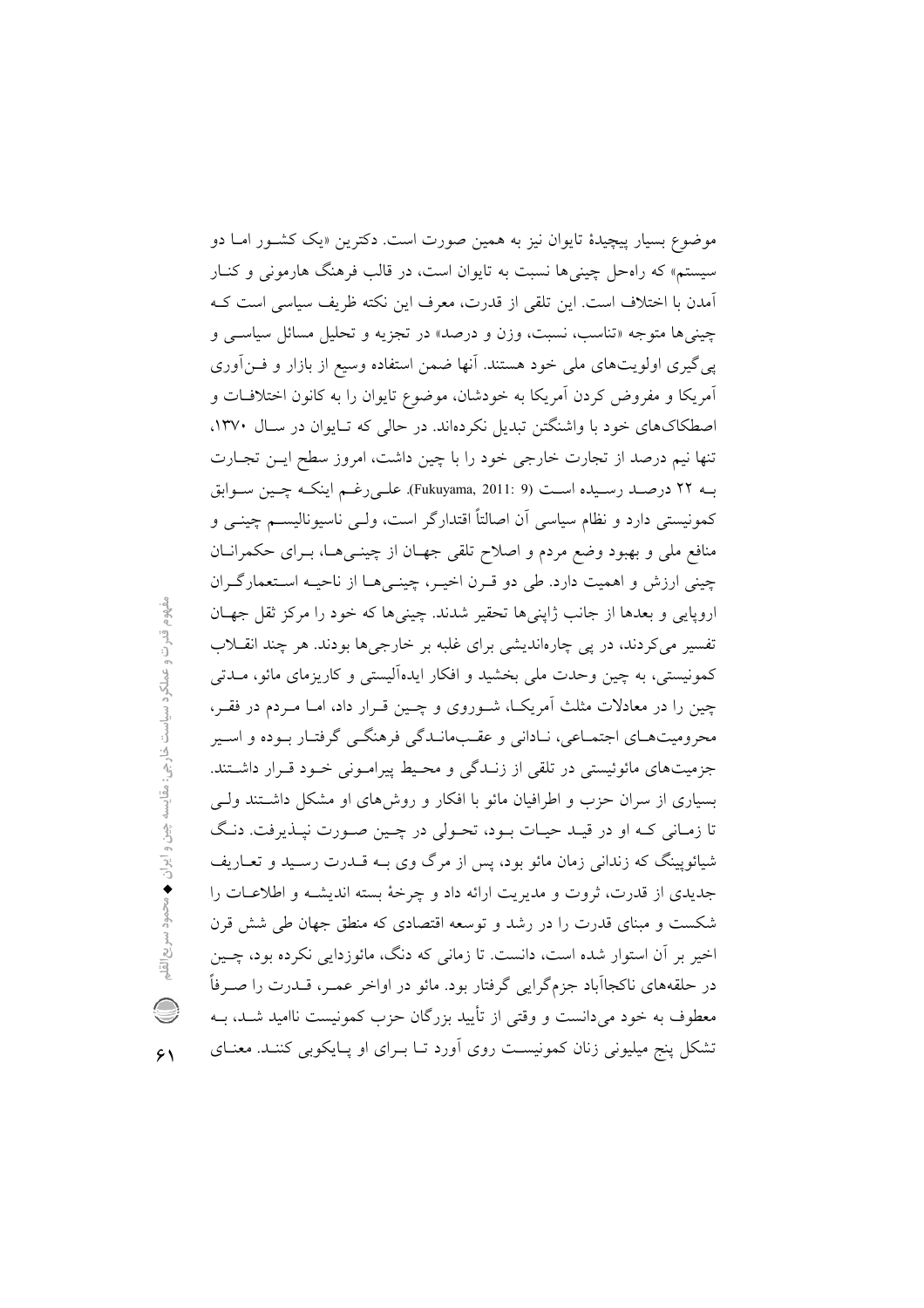تئوریک این تحول در چین این است که تا زمانی که قدرت از هیجان به رقم تبـدیل نشود، كشورها رشد نمي كنند. نكته شگفت|نگيز در مـورد حـزب كمونيسـت فعلـي چین، در مقایسه با حکومتهایی مانند روسیه سفید، کوبا و ونزوئلا ایـن اسـت کـه نظام سیاسی چین به رغم تمایلات تمرکز گرایانهاش، خود رادر براب مردم مسئول میداند. دولت چین خود را نسبت به اهتمام طبقات متوسط، تجار و کسبه که کـار و اشتغال توليد مي كنند، مكلف مي داند تا از آنها حمايت كند (Finger, 2011: 42).

در نظام بین|لملل فعلی، تقریباً هیچ موضوعی وجود ندارد که بدون مشــورت و هماهنگی با چینیها به بحث گذاشته شده و در نهایت به سمت حـل و فصـل سـیر كند. اين نتيجهٔ قدرتمند شدن چين در عرصه مالي و اقتصادي طـي ســه دهــه رشــد اقتصادی بالای هشت درصد است. چین روابط خارجی خود را به گونهای مـدیریت کرده است تا در اصل، یعنی رشد داخلی تمرکز پیدا کنـد. زمـانی کـه چـین مـروج ایدئولوژی مائوئیستی بود، کشورها از آن فاصله میگرفتند اما امـروز همـه کشـورها به تجدیدنظر روابط خود بـا چـین اقـدام کـرده و مجبـور شـدهانـد بـه اولویـتهـا وخواستههای چینی توجه کنند. زمـانی هـیچ ارتبـاطی میـان چـین و تـایوان وجـود نداشت، اما امروز هفتصد پرواز در طول هفته بــین تــایوان و ســرزمین اصــلی چــین برقرار شده است (313 and 289 and 2009: Jacques, پیش بینی می شود طی دو دهــه آینــده در منطقه آسیای شرقی که عمده آن توسط چین خواهد بود، حدود ۱۶ هزار میلیـارد دلار سرمایهگذاری در ساختار عمرانی این کشورها در حوزههای أب، بـرق، جـاده، ريل آهن و بنادر صورت يذيرد (Financial Times, June 8, 2010). نيــاز چــين بــه مــواد اولیه و منابع انرژی باعث شده تا حضور سیاسی چـین عــلاوه بــر آسـیا، در منطقــه آفریقا و آمریکای لاتین نیز به شدت افزایش یابـد. سـرمایهگـذاران چینـی در دههـا کشور آفریقایی و آمریکای لاتین مشغول ساختن پالایشگاه، ریل آهن، جاده، نیروگاه برق و سد هستند. از طريق اين ارقام قدرت، حزب كمونيست چين توانسته روابط بسیار نزدیکی با احزاب آفریقایی و آمریکای لاتین به دست آورد .Financial Times) June 3, 2010 اگر دانشجویان چین از بسیاری از دانشگاههـای انگلسـتان و اسـترالیا خارج شوند، این دانشگاهها توان تداوم نخواهنـد داشـت. از دو میلیـون دانشـجوی خارجی در سطح جهان، هشتاد درصد از آسیا و نود درصـد ایــن هشــتاد درصــد از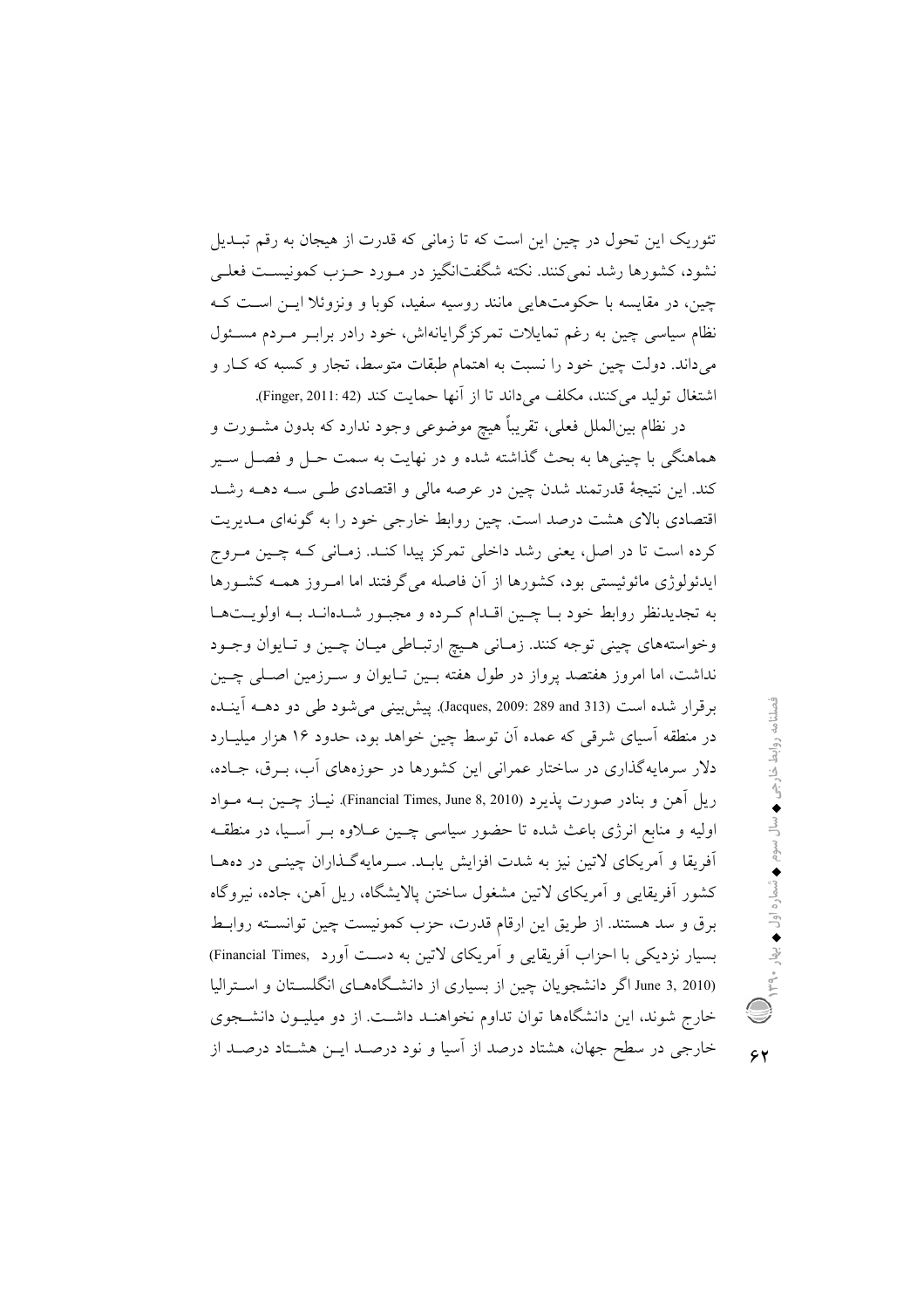چین و هند هستند (Foreign Policy, 2004: 30-31). پیش بینی می شود در سال ۱۴۲۰، چین ۴۰ درصد تولید ناخالص جهانی را (از ۱۱ درصد فعلی) از آن خود کنـد. ایـن در حالي است كه سهم آمريكا از ٢٢ درصد فعلي به ١۴ درصـد و اتحاديــه اروپــا از ۲۱ درصد فعلی به ۵ درصد کاهش پیدا کند (Foreign Policy, 2010: 73). قیدرت فزاینده چین تمامی کشورهای جهان را با چالش های جدی روبرو که ده است، بـه طوری که آمریکاییها برای مقابله با ده درصد نرخ بیکاری و ۴۳ میلیون نفر در خط فقر، به همکاری با چین نیاز دارنـد .Financial Times, September 17, 2010; see Sassen) (23-50 :2010. بنابراين، همان گونه كه پنج قرن تـاريخ اقتصـاد سياسـي جهـان نشـان می دهد، افزایش قدرت اقتصادی و مالی چین، زمینهساز قدرت سیاسبی، مشـروعیت داخلي، عزت بين|لمللي، قدرت بازدارندگي، توان چانەزنى و رضايت مندى مـردم را فراهم كرده است.

مفهوم قدرت و عملکرد سیاست خارجی: مقایسه چین و ایران ♦ محمود سریح|لقل  $\bigcirc$  $54$ 

مفهوم قدرت و سیاست خارجی ایران هنگامی که در مورد سیاست خارجی ایران می خواهیم تحقیق و مطالعه کنیم، ناگهان ارقام و آمار تعطیل می شوند؛ زیــرا روش شناســی حــاکم بــر فهــم و عمــل سیاســت خارجی ایران، قیاسی و تحقیق و مطالعه در جهـان معلـق انتزاعـی نشـئت گرفتـه از قیاس است. این قالب در همه عرصههای زندگی اجتماعی و سیاسی ایرانیان حضور دارد. از دوران مشروطهخواهی تا یک قرن بعد، حتی یک اثر در حوزههای فکری و نظری نداریم که مصلحی، نظریهپردازی و سیاستمداری در پی قدرت، مشـروعیت، عقلانیت، عدالتخواهی و اّزادی سخن گفته و فعال باشد و ضمناً با اعـداد و ارقــام نیز مأنوس باشد. ذهن کهکشانی، آرمانی و فراگیر که شامل تمامی خوبی هـای عــالـم خلقت می شود، در منظومه گفتمانی و به ویژه سخنرانی ایرانی وجود دارد. این قالب در میان روشنفکران و سیاستمداران روسی نیز دیده می شود و بی دلیــل نیســت کــه اًیزا برلین، فرهنگ سیاسی روشـنفکران ایرانـی و روســی را بــه هــم نزدیـک تلقــی می کند. هر چند در حوزه فلسفی، قیاس اصالت دارد، اما در دوائر سیاست گذاری، مديريت يک جامعه، اتخاذ رهيافت حل|لمسائلي نسـبت بـه مســائل يـک جامعــه و درک عینی از محیط پیرامونی جهانی، روش استقراء تقـدم دارد. سیاسـت خــارجی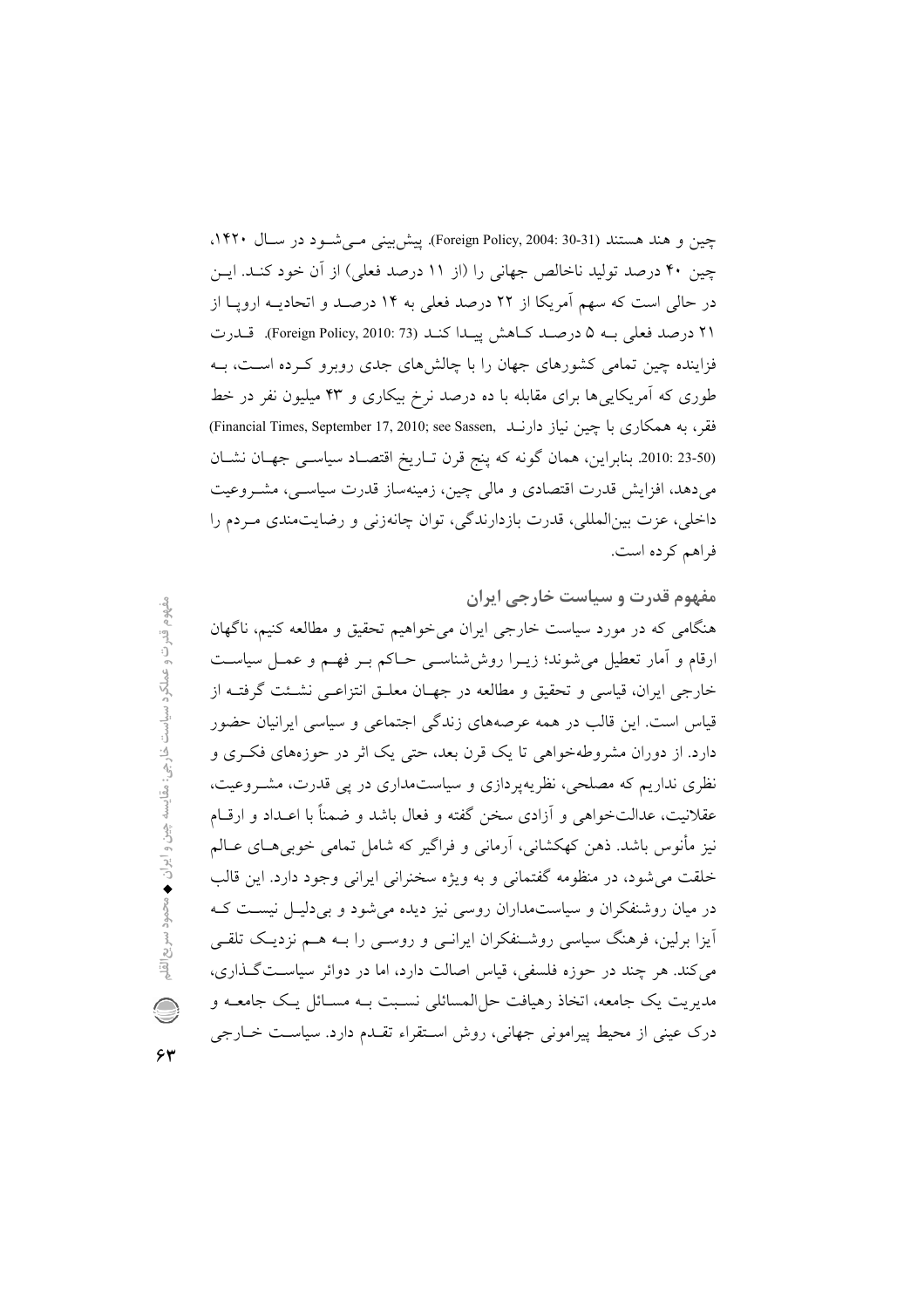ایران در تأمین امنیت ملی کشور به معنای سرزمینی و نظامی از یک طرف و صیانت از نظام سیاسی جمهوری اسلامی ایران بسیار مثبت و بلکه مطلوب عمل کرده است. انرژی سیاست خارجی کشور عمدتاً صرف دو هدف و اولویـت فـوق شـده اسـت. حفظ مرزهای کشور و ثبات سیاسی در آن به طور طبیعی دارای ارزش هســتند. امــا اگر معیارهای ارزیـابی سیاسـت خـارجی را از چـین، هنـد، ترکیـه و برزیـل کـه از کشورهای در حال توسعه هستند وام گیریم و آنهـا را کشــورهایی محتــرم، معتبــر و مستقل در روابط بین|لمللی امروز قلمداد کنـیم، ایـران در عمـل، سیاسـت خـارجی نداشته است. سیاست خارجی ایران عمدتاً برای حفظ و دفـاع از خــود عمــل کــرده است. مرحله بعد از حفظ و دفاع از خود، «توليد قدرت» است. قدرت نيز يک بحث و موضوع ذهني، بافته شده، حدسي، تصوري و خيالي نيست. مي گوييم چين ذخـائر ارزی خود را از ۱۵۶ میلیارد دلار به ۲۸۴۷ میلیارد دلار طی یک دهه افـزایش داده و ۱۱۰ میلیارد دلار و بیش از صندوق بین المللی پول به کشورهای در حال توسعه وام داده است. این ارقام خیالی نیستند. نه تنها با این ارقـام کسـی جرئـت نمـی کنـد بـه مرزهای چین تعرض کند بلکه حکومت چین با ادله فراوان از منطق حکمرانی خــود دفاع می کند و برای بسیاری از کشورها از جمله آمریکا دستور کار تعیین می کند. تــا پنج قرن پیش، منطق قدرت دسترسی به سرزمینهای بیشتر بود کما اینکه بعضبی از همسایگان ایران، به ایران برای رسیدن به خلیج فارس طمع داشتند. اکنون سـرزمین اهمیتی ندارد! زیرا شهر ــ کشور سنگاپور که از شهر تهران کوچکتر اسـت و چهـار میلیون نفر جمعیت دارد، حــدود ۲۰۰ میلیــارد دلار تولیــد ناخــالص داخلــی دارد و گذرنامه آن جزو پانزده گذرنامه اول جهان است. انتقال از منطق سـرزمین بــه منطــق توليد ناخالص داخلي، تغيير در جهان بيني نيست بلكه «منطـق توليـد قـدرت» تغييـر کرده است. ۱۲۳ سال طول کشید تا جمعیت جهان از یک میلیارد نفر (۱۸۰۴) به دو میلیارد نفر (۱۹۲۷) افزایش یابد. اما طی ۱۲ سال (۱۹۹۹–۱۹۸۷)، جمعیت جهـان از ينج به شش ميليارد نفر رسيد (USA Today, January 28, 2011: 1). اين به معناي بهبود بهداشت، آمـوزش، شهرنشـيني، طبابـت كاراًمـدتر و نحـوهٔ زنـدگی كـردن اسـت. شهروندان آموزش ديده و بهتر زندگي مي كنند.

فصلتاه تهرانية المجرية المستوم المستوم المستوم المستورية المستورية المستورية المستورية المستورية المستورية المستورية

مفهوم قدرت در سیاست خارجی ایران، بیشتر یک امر تصوری است تا آماری.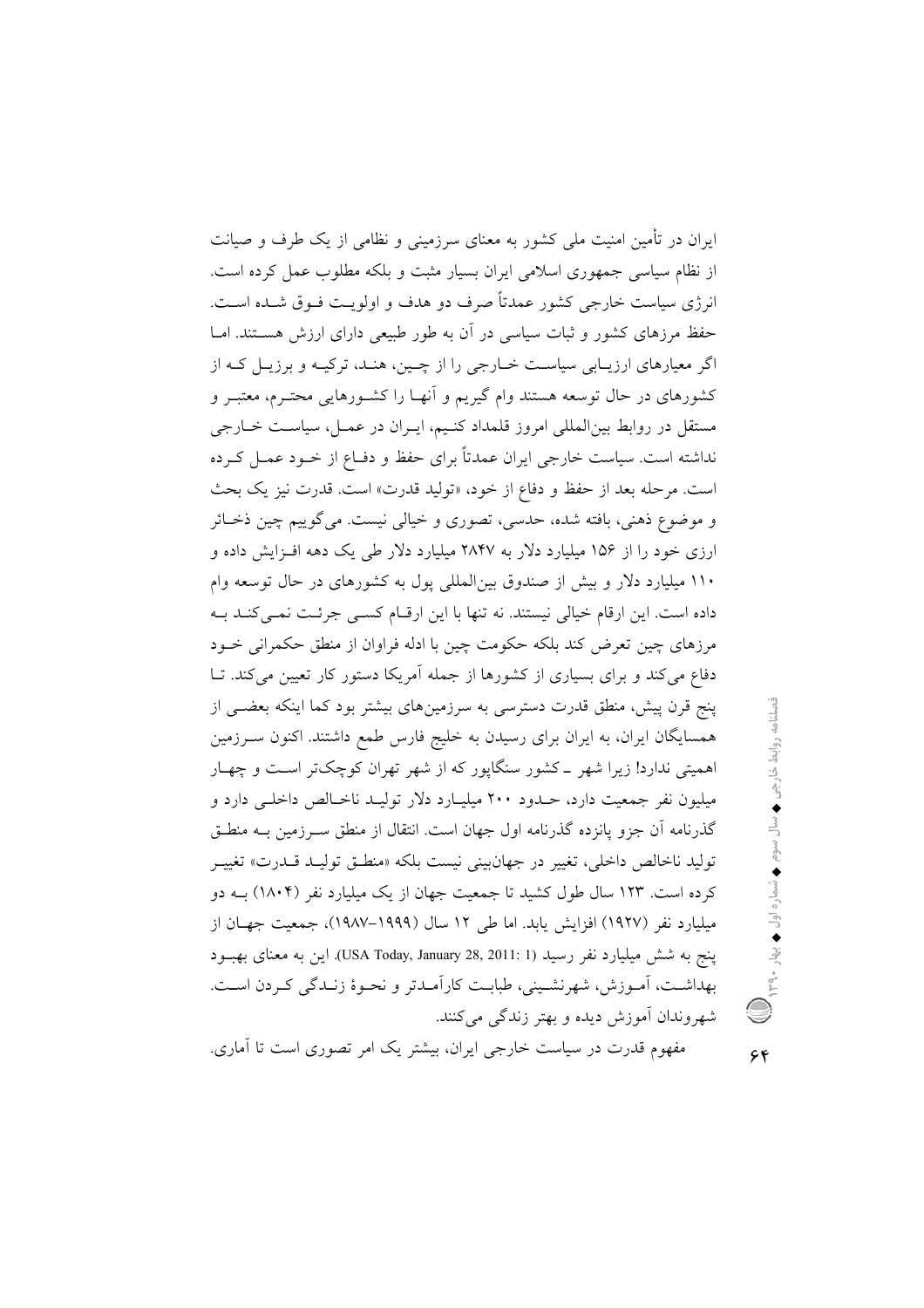سیاست خارجی ایران موازات دفاع از مرزهای کشور و صـیانت از نظـام سیاسـی، نوعی پاسخ به رنجهای تاریخی و تحقیر ناشی از نفوذ بیگانگــان در گذشــتهٔ کشــور است. چینی ها به تحقیر تاریخی از طریق نفوذ در بازارهای کالا و سرمایه جهان واكنش نشان دادند. هنديها به تحقير تاريخي از طريق بـارور كـردن نظـام داخلـي، يارلمان فوق|لعاده قدرتمند و اجماع كلان فلسفى و سياسـي نخبگــان عكـس|لعمــل نشان دادند. ایران نیز از طریق تقابـل، حفـظ فاصـله، امتنـاع از ائـتلاف و همگرایــی منطقهای، همکاری استراتژیک با گروههای غیر دولتی و بی علاقگــی بــه اخــتلاط در سیاست و اقتصاد بینالمللی، رفتار نمود. این رفتارها هیچ مشکل نظـری یـا عملـی ندارند. سیاست خارجی ایران به طور طبیعی باید سیر واکنشــی و خطــی ــ تــاریخی خود را طی کند. رفتار سیاست خارجی ایران، موضوعی نسلی نیز مے باشـد. بخـش مهمی از زندگی سیاستمداران کلیدی کشور در دورانی سیری شده که کشور تحت نفوذ خارجیها بوده است. فرهنگ سیاسی مبـارزه بـا رژیــم پهلـوی، هــمچنــان در لایههای فکری و سیاسی نخبگان سیاسی کشور حضور دارد. با عرضه منحنی، آمـار، ارقام، جدول و شاخصهای کمی نمی توان این فرهنگ سیاسی را به پارادایم دیگری منتقل کرد. درآمد نفت نیز این ضرورت را از میان برمیدارد. اگر ایران نفت نداشت، احتمالاً همان راه چینی ها، هندی ها و تـرک۱هـا پیمـوده مـی شـد. تغییـر پــارادایم در کشوری کهن و قیاسی مانند ایران سهل نیست. مفهوم و تعریـف قــدرت در کشــور عمدتاً واکنش به تاریخ و جلوگیری از تکرار تــاریخ اســت. ایــن تلقــی از قــدرت و سیاست خارجی در مصاحبههایی که در یک ویژهنامه با طیفی از مهندسـین و اطبـاء دستاندر کار سیاست خارجی صورت پذیرفته است، مـوج مـی;نـد (رمـز عبـور، ۱۳۸۹). رفتار سیاست خارجی ایران با فرهنگ سیاسی ایران هارمونی دارد. ایرانی هـا به سختی اختلاف خود را با یکدیگر به صفر میرسانند. برخلاف چینی ها که منـافع را بر اختلاف تقدم می دارند و اختلافها را بـه صـندوقهـا و زيـرزمينهـا منتقـل می کنند، در فرهنگ سیاسی ایرانی، حفظ اختلاف برای بقا مفیـد اسـت و بعضــاً نیــز اختلافهای کوچک و بزرگ را به بحرانهای دائمی تبدیل کردن، نــه تنهـا بقــا بــاز تولید می کند بلکه هویت نیز به وجود می آورد.^ بنابراین، این رفتارها طبیعی است و نشئت گرفته از فرهنگ عمومی است؛ زیرا کــه سیاسـت خــارجی ادامــه سیاســت و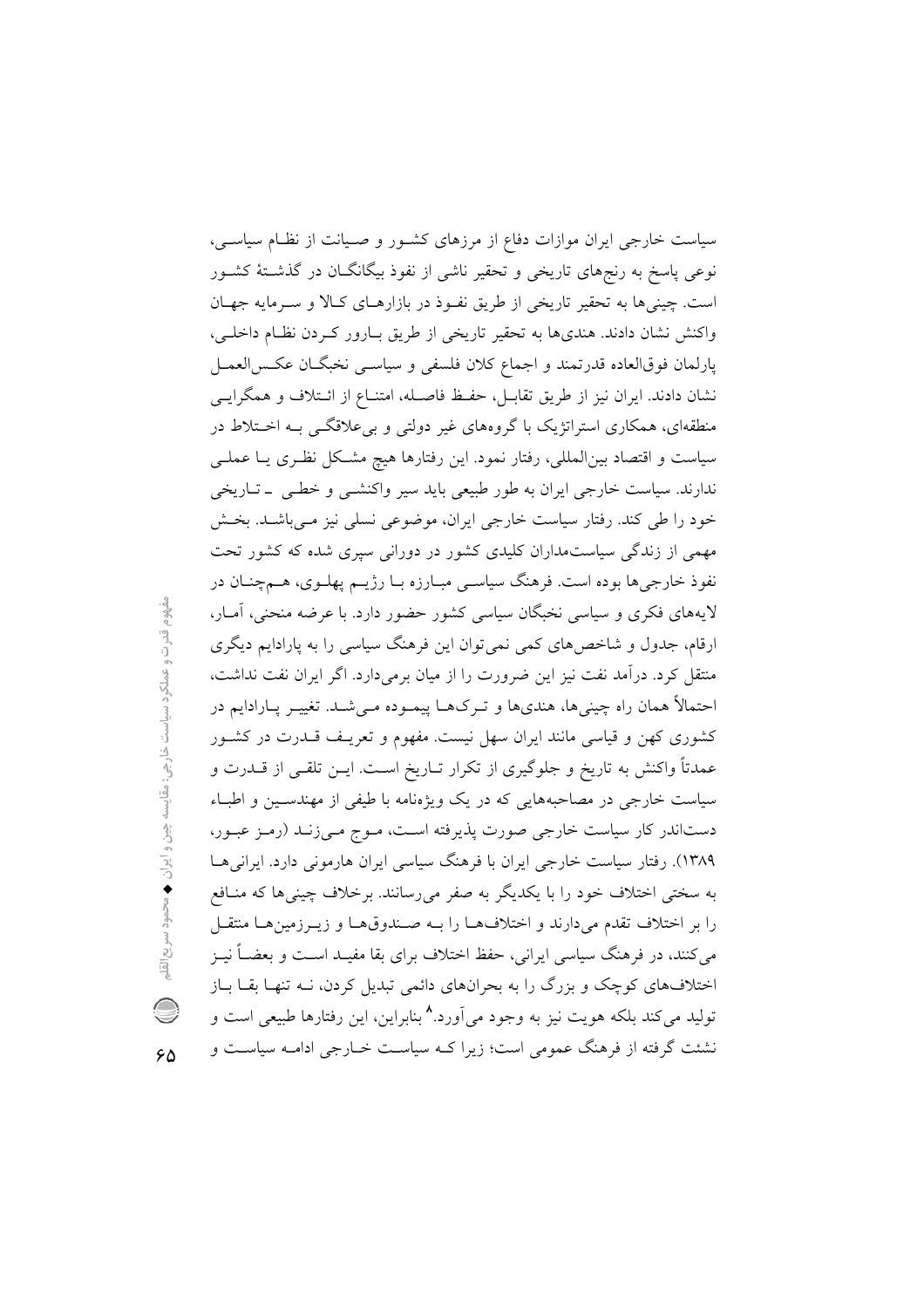فرهنگ داخلی است. این وضعیت ما را به مبانی سازهانگاری مـی(سـاند کـه رفتـار سیاست خارجی را آمیزهای از نظام باورهای بازیگران سیاست خارجی و فرایندهای شکل دهنده ذهنیـتهـای اجتمـاعی و سیاسـی تفسـیر مـیکنـد. سیاسـت خـارجی کشورهای در حال توسعه، مهم و همردیف ایران مانند برزیل، ترکیه، هند، آفریقـای جنوبی، کره جنوبی و مالزی بر پایههای تعاملی بنیانگذاری شـده اسـت زیــرا ایــن کشورها هم از تاریخ عبور کردهاند و هم نظامهای داخلـی مسـتحکم، قاعـدهمنـد و مبتنی بر نهاد، ساختهاند. سیاست خارجی ایران که قابـل فهـم اسـت، از تـاریخ و از بدیهای تاریخ عبور نکرده است. نسـل اول انقـلاب بـا موفقیـت قابـل تقـدیری، یارادایم ذهن خود را درمیان نسل های بعدی باز تولید کرده است. اختلافات فلسفی پیرامون اینکه چگونه می توان قدرتمند شد؟ همچنان جـاری اسـت. ایــن اختلافــات فلسفى از اواخر صفويه تاكنون دوام داشتهاند و به رغـم تحـولات عظـيم داخلـي و بین المللی، به نوعی هارمونی و اجماع داخلی نیانجامیده است. عبور از قدرت ذهـن به قدرت عینی، فهمی عمیق و منصفانه و دور از پـیش داوری مـیطلبـد کـه اولـین شرط آن تسلط تخصصی به زبانهای انگلیسی، فرانسه و عربی است که در فضاهای نظری و عملی سیاسی خارجی، متاعی با دسترسی محدود است. فهم عمیق واقعیت، ابزار خاص و افراد خاص خود را می خواهد. تلقبی و دریافت صـاحبان سـمت در حوزه سیاست خارجی از واقعیات بیرونی، نیازمند محک خوردن توسط کسـانی را دارد که در راهروهای قدرت نیستند. تلفیق و تعامل این دریافتهاست کـه سیاسـت خارجی را به حقیقت نزدیک تر می کنـد. هـر تصـمیمی زمـانی در عرصـه سیاسـت خارجی معقول می شود که به نحوی، بخشی از منافع عامه مردم و تمـامی لایــههـای آن را تأمین کند. به نظر می رسد افزایش قدرت عینی، ملموس و کمی، به نفـع یـک جامعه تمام می شود.

سیاست خارجی ایران مسیر تکاملی خود را طـی مـیکنـد و احتمـالأ بــا تغییــر نسلها و تحول پارادایمها از قدرت ذهنی فاصله گرفته و به قدرت عینی نزدیـکتـر شود. این انتقال مستلزم درکی متفاوت از مبانی مملکتداری از یـک سـو و ماهیـت تحولات بینالمللی از سوی دیگر خواهد بود. هـر درک جدیـدی از واقعیـتهـای بیرون ذهن، محتاج سطحی بالاتر از اعتماد به نفس دستاندرکاران سیاست خارجی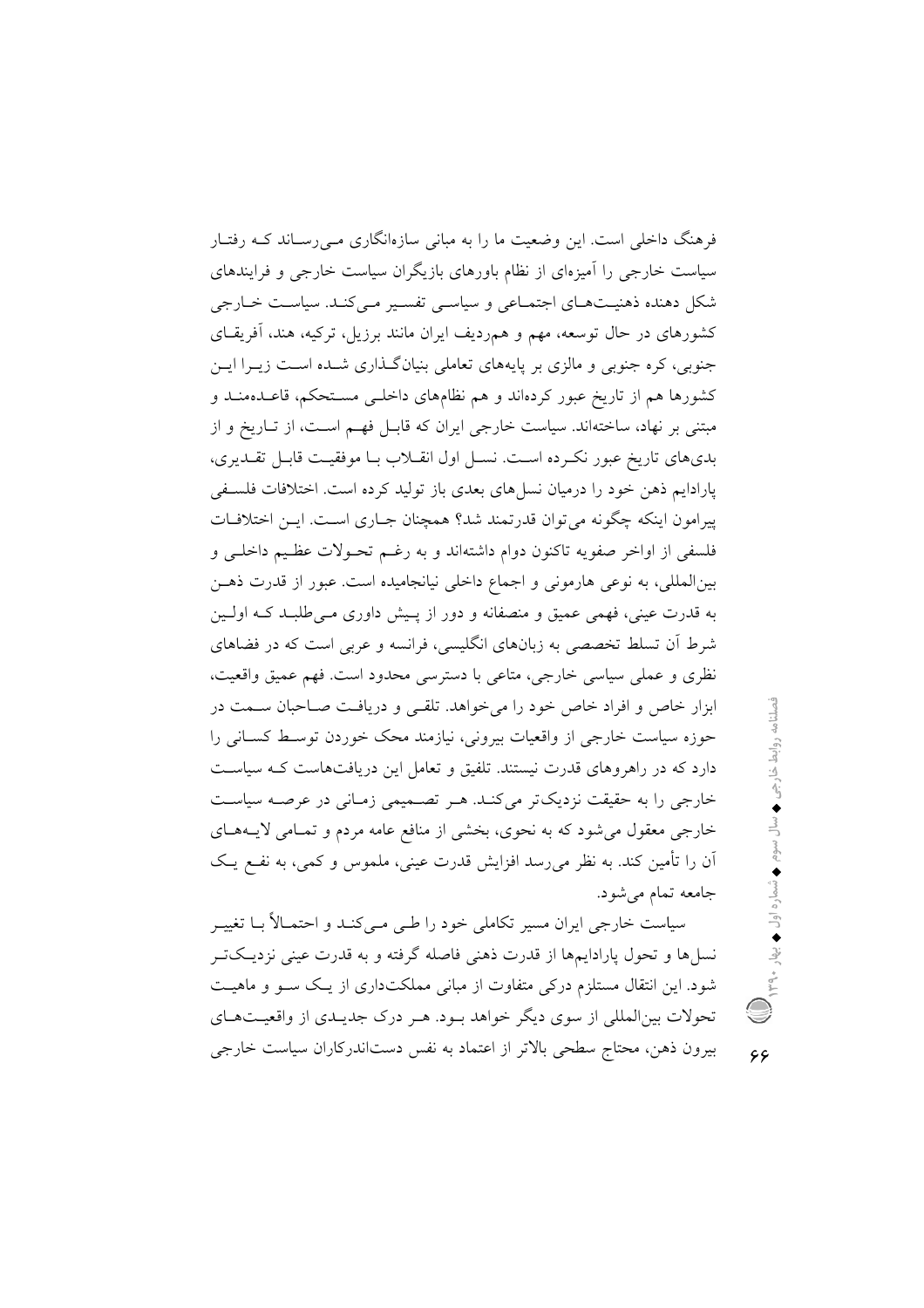و نهادسازی های داخلی است. تاریخ برای چیدن عوامل مناسب در کنار یک دیگر در جهت رشد و توسعه یک کشور، عجلهای ندارد. از این جهت، تغییر پـارادایم ذهنـی به عینی در ایران، نیازمند زمان است. هر چند ارتباطات و فن آوری موجود در جهان عاملی تسریع کننده است، اما اساس تحول در دوائر فکری و سیاسی داخلبی است. تاریخ گواه معتبری بر این ادعاست که کمتر عاملی به اهمیت «تولید» به یک فـرد یـا ملت یا کشور اعتماد به نفس میدهد. تولید مبنای حفظ هویـت، حفـظ اسـتقلال و حفظ فرهنگی بومی است. تولید مظهر قدرت عینی است. تعامل با جهان بـه اعتمـاد به نفس نیاز دارد؛ اعتماد به نفسی که چین، هند، برزیـل و ترکیــه کســب کــردهانــد. ریشه اعتماد به نفس در نوآوری و تولید و کسب سهم در بازارهـای جهـانی اسـت. قدرت ذهني، أرامش رواني مي أورد، هيجان و شوق ايجاد مي كند و قـــدرت توجيــه خارقالعادهای برای حفظ وضع موجود خلق می کند. تولیـد، محرکـه تغییـر اسـت و دامنهٔ اندیشه و مرزهای کشف و فهم را گسترش میدهد. تولید زمانی در یک نظام اجتماعی و اقتصادی جدی می شود که رقابت وجود داشته باشـد. تجربیـات شـرق آسیا، ترکیه و برزیل نشان میدهد که تولید و رقابت دو مفهوم و اصل بنیـادی بـرای تحول در جامعه می باشند. در عین حال باید در نظر داشت که سیاست خارجی، یک متغییر فرعبی و تسبهیل کننـده امـور داخلـی یـک کشـور اسـت و در چهـارچوب مملکتداری، اصل نیست و رشد و توسعه داخلی و بهبود وضع مردم یک کشـور، بنیان است. سیاست خارجی ایران در استخدام افزایش ثروت اقتصادی و مالی ایـران قرار ندارد. اقتصاد ایران از یک سو و سیاست خارجی کشور از سویی دیگر، عمــدتاً در دو ریل مختلف حرکت میکنند. یک ریلـه شـدن اقتصـاد و سیاسـت خـارجی جمهوری اسلامی ایران، محتاج اصل قرار گرفتن رشد کشور و پیشرفت عمومی بـر هر اصل دیگر است. با چنین اولویتی، قدرت کمی و عینی جایگزین قـدرت ذهنـی میشود و سیاست خارجی از امنیت ملی و صیانت از نظام سیاسـی عبـور کـرده، در حوزه افزایش ثروت و قدرت عینی وارد میشود و در دایرهٔ افـزایش قـدرت عینـی، کشور به تأمین امنیت ملی و صیانت از نظام سیاسی نیز می|نجامــد. عبــور از قـــدرت ذهنی به قدرت عینی، همچنین نیازمند یادگیری از تحولات تاریخی است. ضـعیف بودن جامعه، فقدان قوه مقننه مستقل و قابل اتکاء، وابستگی های اقتصـادی و فقــدان

 $\overline{\mathsf{y}}$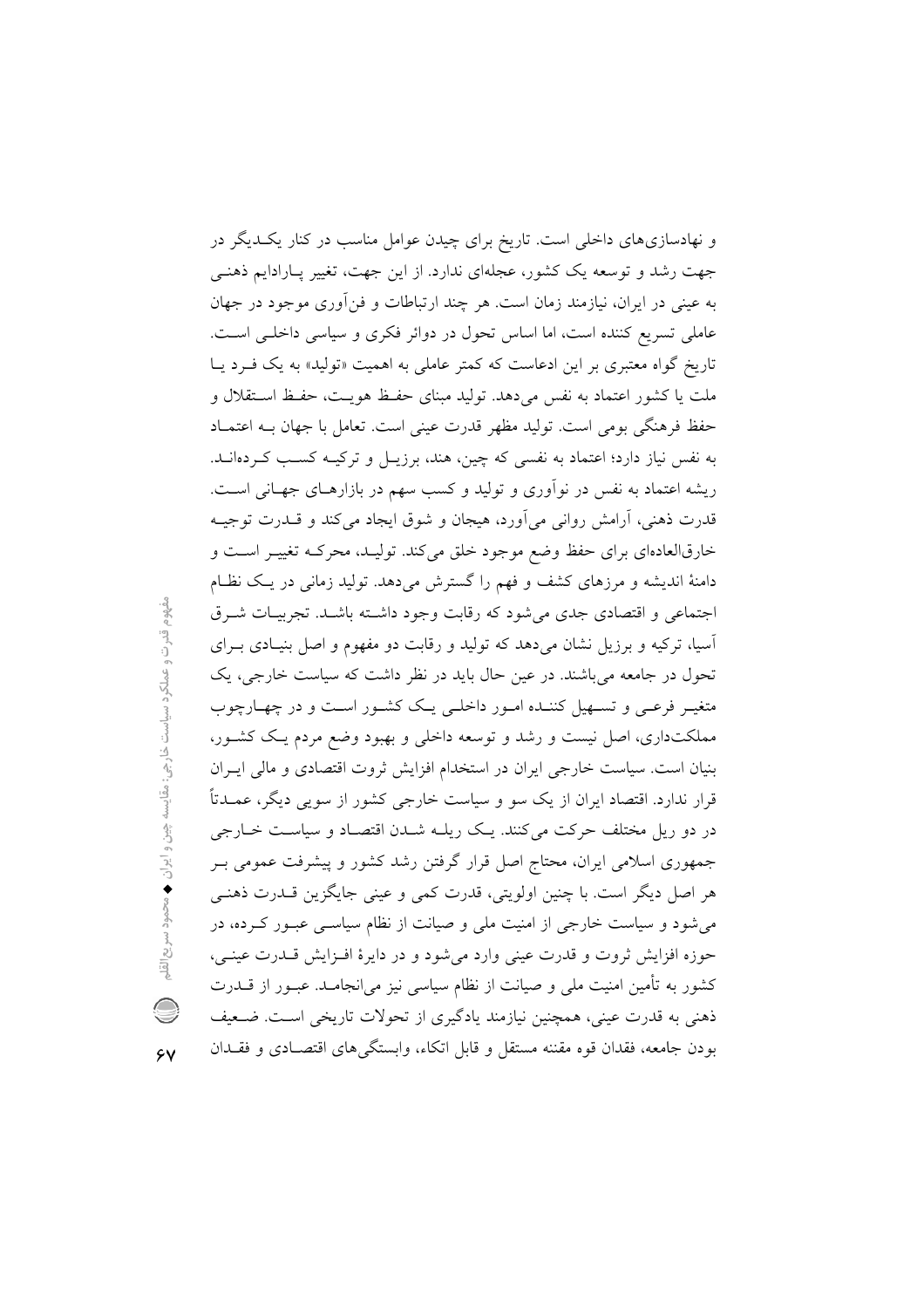اجماع فلسفی میان عموم گروهها در مدیریت کشـور، باعـث دخالـت بیگانگــان در امور داخلی کشور و وابستگی سیاسـی مـی شـود. پـادگیری و عبـور از حصـرهای تاریخی، نهادسازی، افزایش قدرت اقتصادی و هارمونی فرهنگی در داخل، کشور را از آسیبهای بسیاری مصونیت می بخشد. شاید براساس تجربیات چند قرن اخیر که سیستم کشور – ملت تأسیس شده است، بتوان مطرح نمـود کـه اولـین مأموریــت و اولویت سیاست خارجی هر کشوری، در مدارهای اول، همسایگان آن کشور است. تا زمانی که در این مدارها انسجام، هماهنگی، هارمونی، امنیت جمعـی و همگرایـی اقتصادی صورت نپذیرفته باشد، پرداختن به موضوعات خارج از منطقه، بهینهسـازی منابع ملی نیست. دولت ترکیه نیز مبنای سیاست خارجی خود را «مشکلات صفر در سطح همسایگان» اعلام کرده و اقدامات اساسی در تحقیق ایـن اولویـت یـی گرفتـه است. در استراتژی امنیت ملی چین نیز، افزایش قـدرت چـین در آسـیا در اولویـت قرار دارد.

## نتيجەگيرى

طی دو دهه آینده، نظام بینالمللی به سمت نظامی دو قطبی می رود؛ بـه طـوری کـه آمریکا و چین، حدود ۶۰ درصد از قــدرت اقتصــادی و ۸۰ درصــد قــدرت نظـامی جهان را در دست خواهند گرفت. بسیاری از کشورها در حال بارور کردن نظامهای سیاسی و اقتصادی خود هستند تا با این واقعیت نظام دو قطبی، خود را منطبق کرده و نهایت بهرهبرداری را برای شهروندان خود به ارمغان آورند. قبل از آنکه استراتژی سیاست خارجی تبیین شود، استراتژی افزایش ثروت و قدرت ملی نیاز بـه طراحـی دارد. سیاست خارجی تابع سیاست داخلی است. سیاست خـارجی هـر کشـوری از آنچه که در داخل انجام می شود و سطح ثروتی که خارج از دستگاههای دولتی تولید می شود، قدرت و استحکام و نفوذ خود را به دست می آورد. از زمانی که مردم چین به تولید پرداختند و دولت آنها زمینههای این تولید را تسهیل نمود، ثروت ملی چین به تدریج افزایش پیدا کـرد و نفـوذ چـین طـی دو دهــه بــه اَنجـا در سـطح روابــط بینالمللی رسید که مراکز علمی و نهادهای حکومتی آمریکا، به مناظرههـا و مباحـث «افول آمريكا» يرداختند (79 -59 :Foreign Policy, 2011). قدرت كمبي چين به تغييــرات

فصلنامه روابط خارجى ♦ سال سوم ♦ شماره اول ♦ يهار ٣٩٠٠\$ ( الله الله )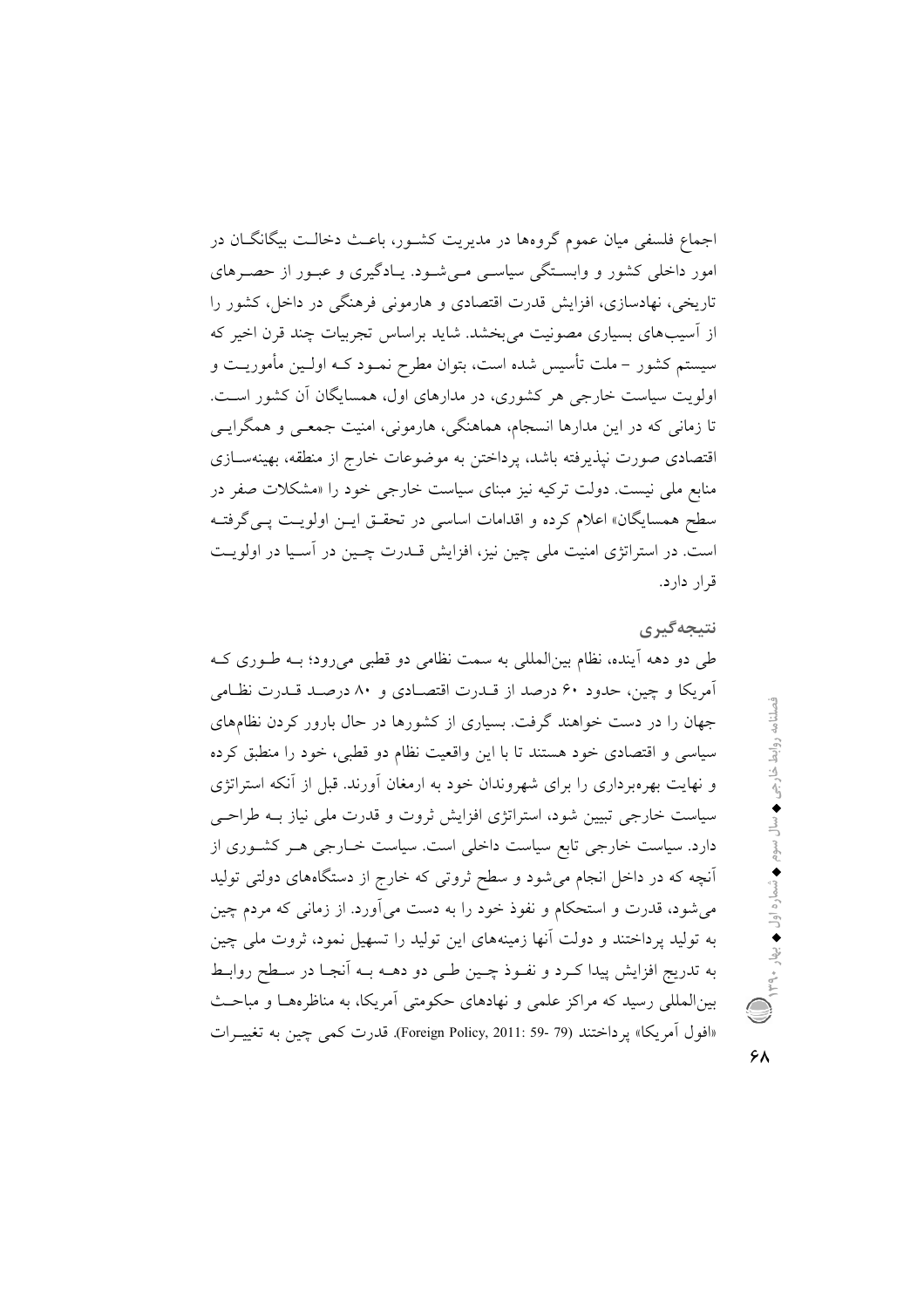بنیادی در ساختار نظام بین الملل انجامیده است.

ایران استعداد قدرتمند شدن را در عرصههای اقتصـادی و فـن|وری داراسـت. بين المللي نبودن بر خلاف اصول ثابت سياست خارجي ايـران اسـت (سـريع|لقلـم، ١٣٧٨(ب): ٣٨–٣٢). موقعيت ژئوپوليتيک، منابع نفت و گـاز و مهــمتـر از ايــن دو متغیر، روحیه جهانی و جهان۵داری مردم ایران، متمایل به تعامل جهانی است. فک و استراتژی در یک کشور میان پایه توانمند طبعاً نمیتوانـد در حـد حفـظ تمامیـت ارضی و نظام سیاسی محصور بماند، مانند فردی که صرفاً برای تهیه مسکن و بقـای فیزیکی خود تـلاش کنـد و از قــوه فکـری بـرای نــواّوری، تولیــد، کــار و فعالیــت بهرهبرداری نماید. ورود در دایرهٔ تولیـد کـه بعـد از حفـظ تمامیـت ارضـی و نظـام سیاسی است، ضرورتاً، محتاج تعامل با جهان است. تقابل در حد بقاست ولی تعامل اصلی مهم برای رشد و تولید قدرت است. بعید است اندیشمندی اسلامی اثبـات كند كه تفكر ديني با تعامل فلسفي، اجتماعي، اقتصادي، فنأوري و علمي بــا جهــان که دیگر در انحصار غرب نیست، تعارض دارد. اگر چنین باشد به لحاظ علمـی نیـز هماکنون اثبات شده است کـه کـار و فعالیـت در گـروههـا باعـث رشـد، اصـلاح، انتقاديذيري و تكامل مي شود (Tyrrell, 2010: 12). بنابراين، ورود به صحنه بين المللـي باعث رشد و پیشرفت کشور خواهد شد. در کل در مجموعه MENA (شـمال آفریقـا و خاورمیانه) از مراکش تا پاکستان، ایران منحصراً تنها کشوری اسـت کــه در ســطح داخلی خود تمامی بنیانهای انسانی، محیطی، سرزمین، جغرافیایی و منابع طبیعی را برای قدرتمند شدن و تولید داراست و پتانسـیل عظیمـی در آن وجـود دارد کــه بــه کشور صاحب نفوذ مالی و اقتصادی و در نتیجـه سیاسـبی و فرهنگـبی تبـدیل شـود. علاوه بر اینکه اندیشهها در این ارتباطات و اولویت قدرتمند شدن کمی بایـد تغییـر کنند، برای کاهش سطح آسیبپذیریها در فرایند تعاملات بینالمللی، کشور نیازمند یک قوه مقننه صاحب فکر و برنامه و نفوذ در حوزهٔ سیاست خارجی است. مجلـس شورای اسلامی به طور سنتی، نقش قابل توجهی در حوزه سیاست خـارجی نداشـته است. این ویژگی از منظر امنیت ملی، رشد اقتصادی، قاعدهمند کردن روابط خارجی و جلوگیری از دخالت خارجی در کشور، یک ضعف بنیـادی حقـوقی و سیاسـی محسوب می شود. کش و قوس های میان قـوه مجریــه و قـوه مقننــه در موضـوعات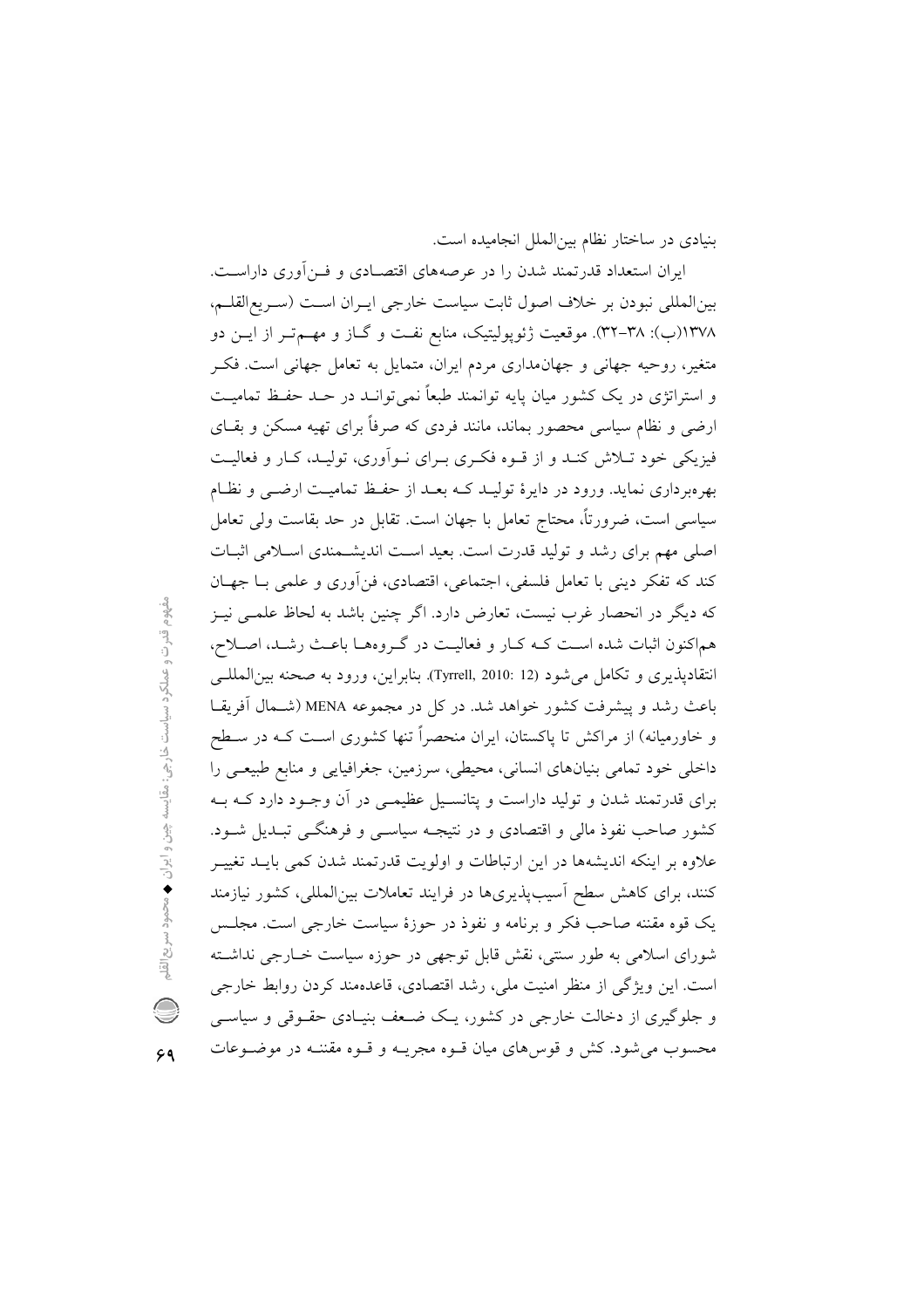سیاست خارجی، باعث سد نفوذ و محدود کردن دولتها و شرکتهای خارجی در روند رشد و توسعه یک کشور می شود. به میزانی که یک کشور بینالمللی می شـود، باید در داخل ساز و کارهای آن حقوقی، قانونی و نهادی شود. این تحولی است ک در چین، مالزی، کره جنوبی، سنگاپور، ترکیه، هند و برزیل تحقق پیدا کرده است. از سویی دیگـر، فهـم عینــی جهــان و رونــدهای جــاری در آن و ظرفیــت نظــری سناریوسازی پیرامون آینده نزدیک و دور، از پیچیدهترین حـوزههـای تخصصـی در علم روابط بین|لمللی و علم سیاست است. طبعاً با مطالعــه روزنامــه، بررســی متــون ترجمه شده و مرور سایتها نمی توان به عمق روندهای جهانی یی برد. بـیش از دو هزار متخصص علوم انسانی در صد و بیست مؤسسه در چـین و آمریکـا، جوامـع يکديگر را مطالعه و سناريوسازي مـي کننـد. مؤسسـات تحقيقـاتي ايـران در حـوزهٔ سیاست خارجی عمدتاً تزئینی و تــوجیهی هســتند. فهــم جهــان در دانشــگاههــا نیــز دغدغهای به شمار نمی٫ود. طبعاً فهم واقعـی و عینـی جهـان مســتقل از اینکــه چــه استفادهای از این استنباط می شود، ارجح بر پیش داوریها و برداشتهای سفارشی است. اگر صرفاً یک برداشت در راهروهای قدرت یک کشـور از تحـولات جهـانی وجود داشته باشد، به نفع مردم أن كشور و فراينــدهاى تصــميمگيــرى مســئولين أن نخواهد بود. مناظرههای علمی لازمهٔ دستیابی بـه حقیقـت اسـت. فضـای بحـث و گفتوگو و نزاع پارادایمهای سیاست خـارجی در رسـانههـا، مراکـز تحقیقـاتی و دانشگاهها به اندازهٔ کافی فراهم نیست.

افزایش قدرت یک کشور نیامند شناخت است. مبنای شناخت علمبی، کمبی و عینی است. این نوع شناخت سپس میتواند در استخدام دستگاههـای اجرایـی قـرار گیرد. در هیچ کشوری، شناخت عمیق علمی ضرورتاً در تصمیمگیریهـای سیاسـت خارجی مـنعکس نمـی شـود. تفـاوت میـان کشـورها، تفـاوت در درصـدهای ورود عقلانیت در تصمیمگیـریهاسـت. در همـه کشـورها، رفتـار سیاسـت خـارجی بـه درجهای الودهٔ سیاست روز و منافع جریانهاست. مطالعـهٔ عملکـرد کشـورهای در حال توسعهٔ پیشرو طی یک دههٔ اخیر، معرف این واقعیت است که افـزایش قــدرت عینی و کمی آنها زمینهساز ارتقاء حاکمیت ملی، حفظ فرهنگ ملـی، رضـایتمنــدی شهروندان، تأمین امنیت ملی و توان چانهزنی در برابر کشورها و نیروهـای خــارجی

 $\vee$ .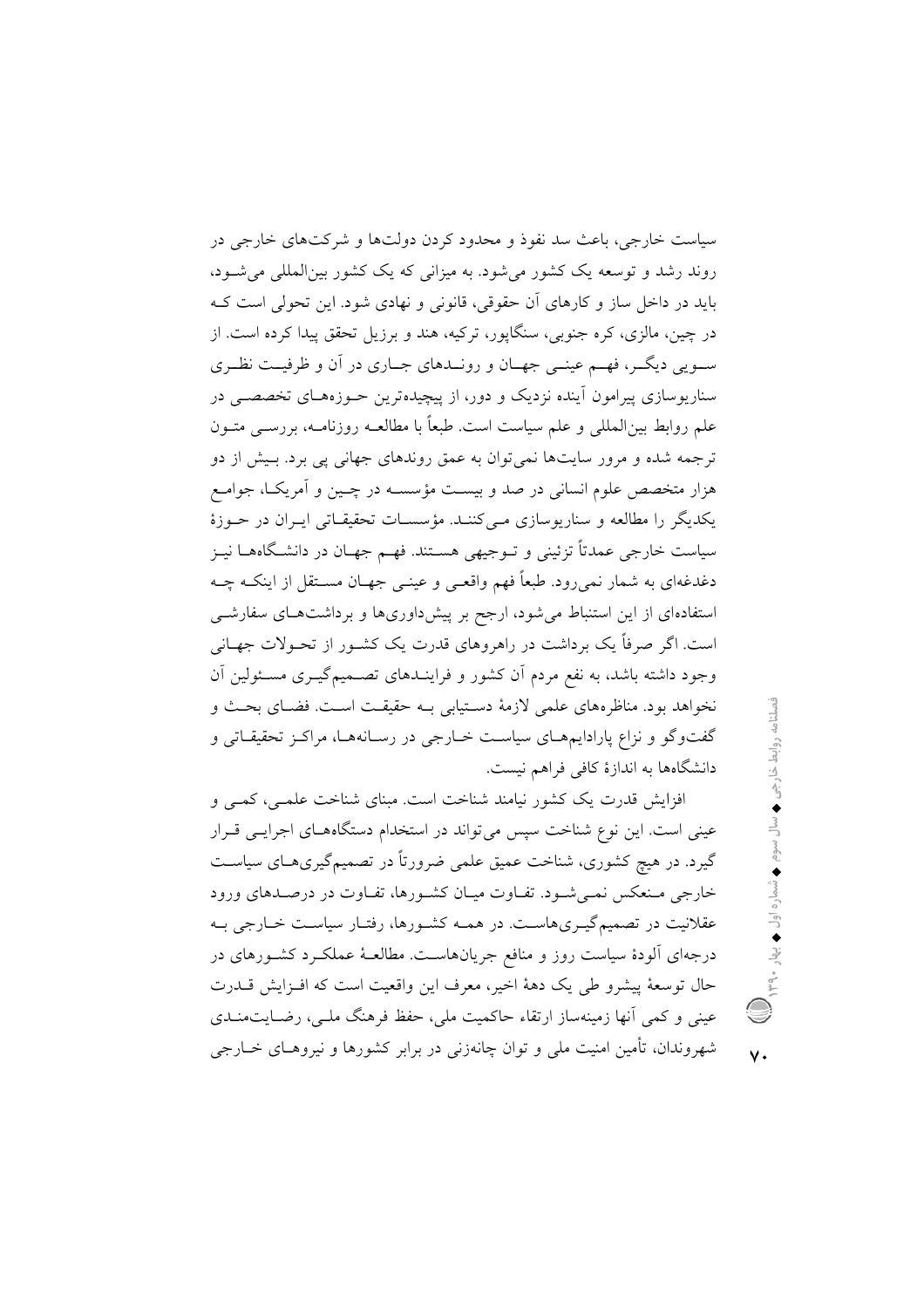است. ایجاد یک سیستم پایدار داخلی که بتواند به طـور مطمـئن و مسـتمر، قــدرت کمی تولید کند، مهمترین رسالت نظری و عملی هر هیأت حاکمهای اسـت. در ایــن چهارچوب، فهم روندهای آتی منطقهای و بینالمللے از اهمیت حیـاتی برخـوردار است. در کتابی که نسبت به احتمالات قرن بیست و یکم و به ویژه سال های ۲۰۵۰ سناریوسازی شده، پایان تدریجی تقابل غـرب بـا مسـلمانان و حاکمیـت مسـتحکم اقتصادی و اجتماعی ترکیه بر قفقاز، آسیای مرکزی، عراق و جزیرهالعرب پـیش:بینــی شـده اسـت (205 – 201 I-13 and 201). بـدون توجـه بـه صـحت ايـن احتمالات، أنچه كه قدرت ايران و حضور مؤثر ايران را بــه معنــاي مشــخص كــردن دستور کار منطقهای تعیین خواهد کرد، افزایش ثروت و قــدرت تولیــد در منطقــهای است که جمعیت فعلی آن از ۳۵۰ میلیون نفر به ۶۵۰ میلیون نفر در سی سـال آینــده خواهد رسید. تاریخ اروپا، آمریکای شمالی و هماکنون چـین، هنـد و ترکیــه معـرف این واقعیت است که ظرفیت تولید و جامعهای تولید کننده نه تنها بقا، بلکـه رشـد و اثرگذاری یک کشور را تضمین میکند. در نهایت، قــدرت یــک حکومــت و کشــور تابع قدرت جامعهٔ اَن کشور است که کالاها و خدمات اَن در بیرون از مرزها، معتبــر ىاشند.\*\*

 $\vee$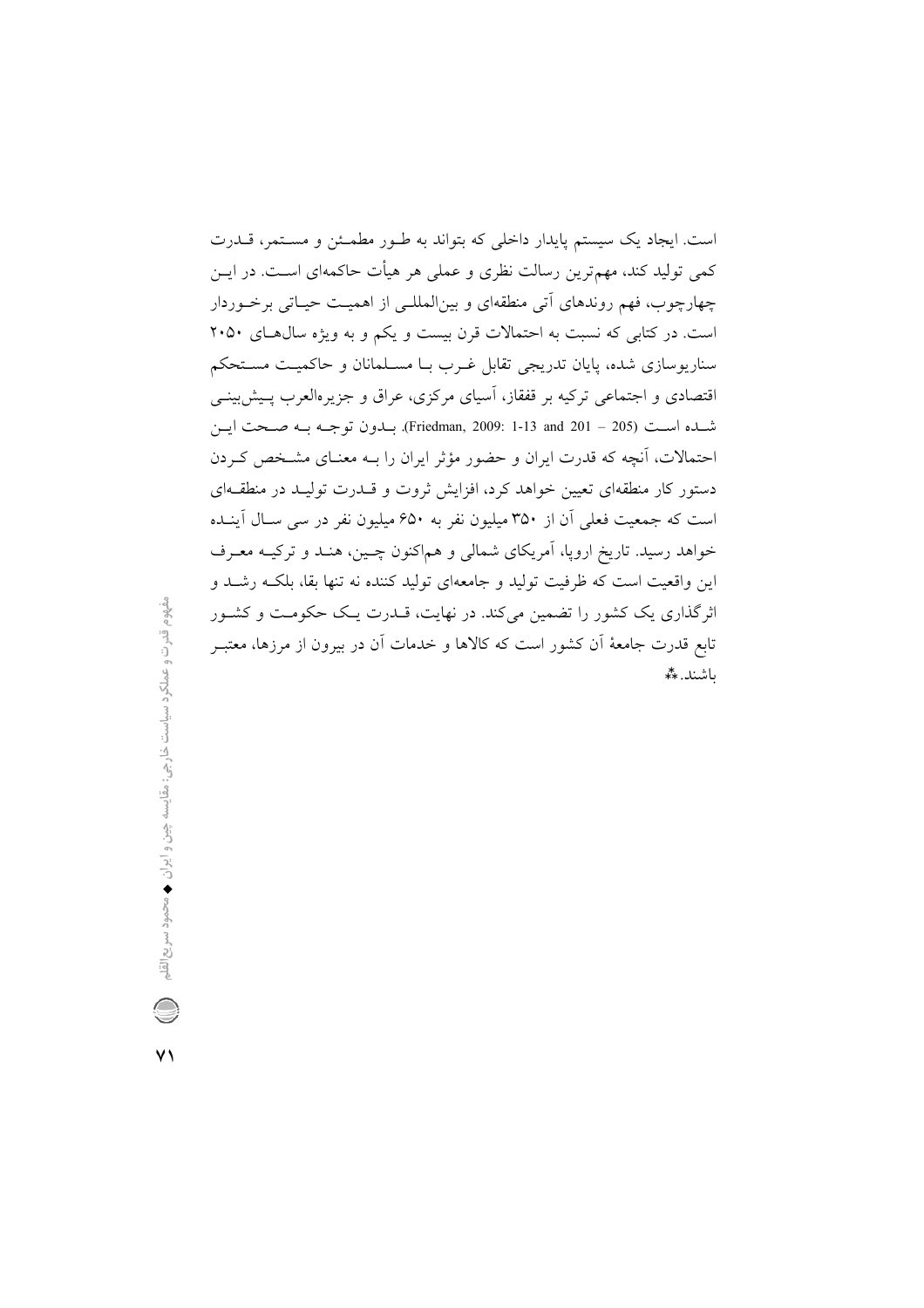بادداشتها 1. نگاه کنید به:

٢. همان.

www.wbscd.org/web/vision2050.htm.

۳. نگاه کنید به: www.invest.gov.tr

ا. نگاه کنید به: Henley and Partners Visa Restrictions Index

<sup>۵</sup>. برای اطلاعات بیشتر نگاه کنید به: محمود سـریع|لقلــم، *اقتـــدارگرایی ایرانـــی در عهـــد* قاجار، در دست چاپ. ۶. در این رابطه مراجعه کنید به محمود سریع|لقلم، **پی***شوایی فراتر از زمان: مبانی فکری و* **سیرهٔ عمل***ی امام موسی صدر***،** تهران: مؤسسه فرهنگی ــ تحقیقاتی امام موسی صدر، در دست چاپ. ۷. جهان هوگورانی جهانی است که هر قطعه کوچک و هر ذرهٔ اَن قطعه، تمام ویژگیها و

اطلاعات کل را در بردارد یعنی تمامی محتوای کل در هر جزء نیز مستتر است و این به واقع خصلت مغز ماست که ساختاری هولوگرافیک دارد وی خاطره و درد و تجربه و برخی چیزهای دیگر را نه تنها در مغز که در هر ذرهٔ کوچک آن نگهداری میکند و این خصلت کلی جهان است که جهانی هولوگرافیک است (تالبوت، ۱۳۸۹:۲۷). ۸. محمود سریع|لقلم، *اقتدارگرایی ایرانی در عهد قاجار*، پیشین، صص ۱۶۹–۱۶۷.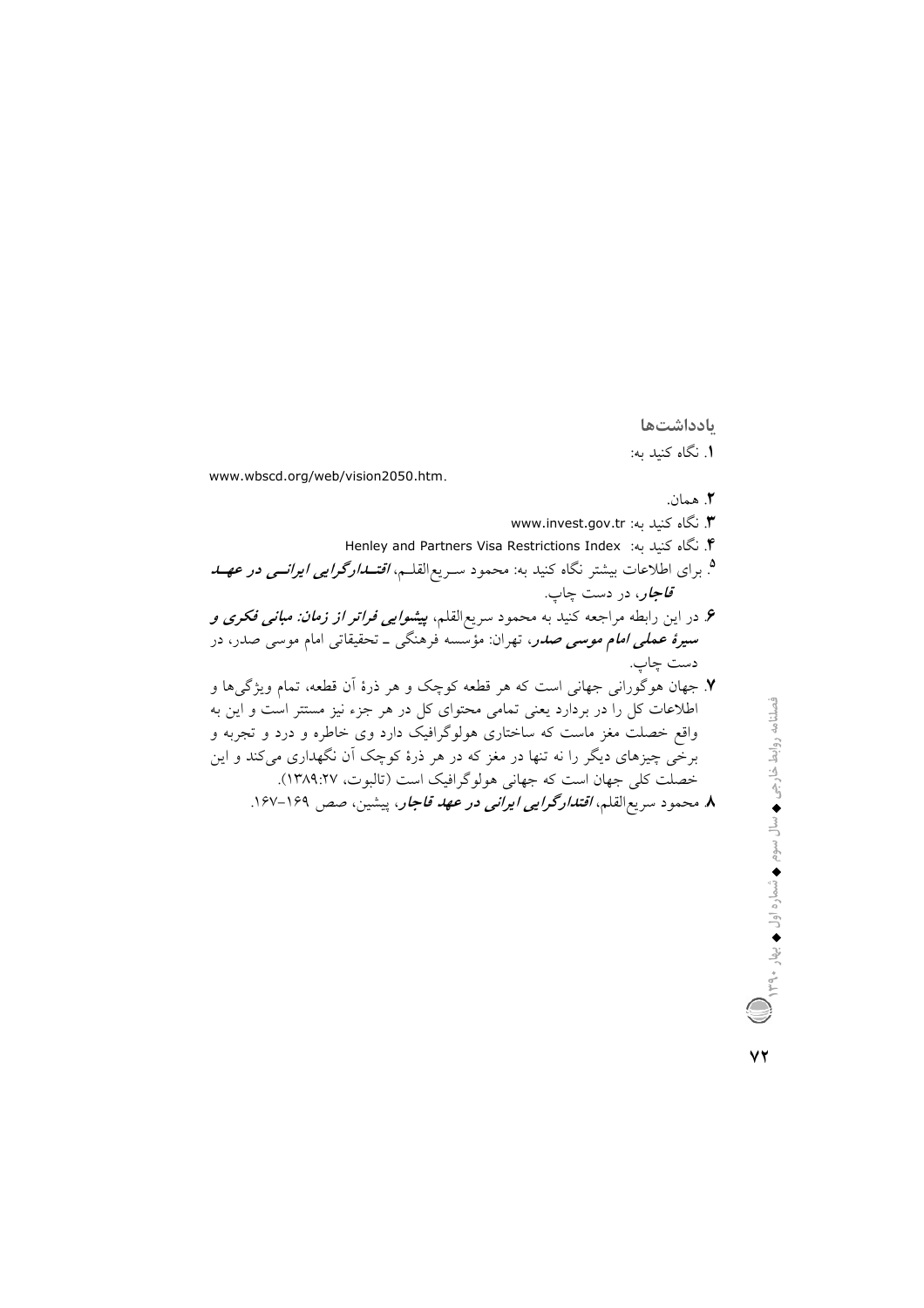## منابع

ب ــالاتين

Fara, Paticia. 2009. Science: A Four Thousand Year History, Oxford: Oxford University Press.

Financial Times, September 17, 2010.

Financial Times, January 18, 2011.

Financial Times, June 3, 2010.

Financial Times, June 8, 2010.

Finger, Thomas. 2011. What Hu Jintao Wants to Know, Foreign Policy, January/ February.

Foreign Policy Magazine. 2011. January/ February.

Foreign Policy Magazine. 2004. September/ October.

Foreign Policy Magazine. 2010. January/ February

Friedman, George. 2009. The Next 100 Years, New York: Doubleday.

Fukuyama, Francis. January 18, 2011. Democracy in China has less than ever to teach China, Financial Times.

Greene, Robert. 2004. The 48 Laws of Power, London: Profile Books.

Greenspan, Alan. 2007. The Age of Turbulence, New York: Penguin Books.

 $YY$